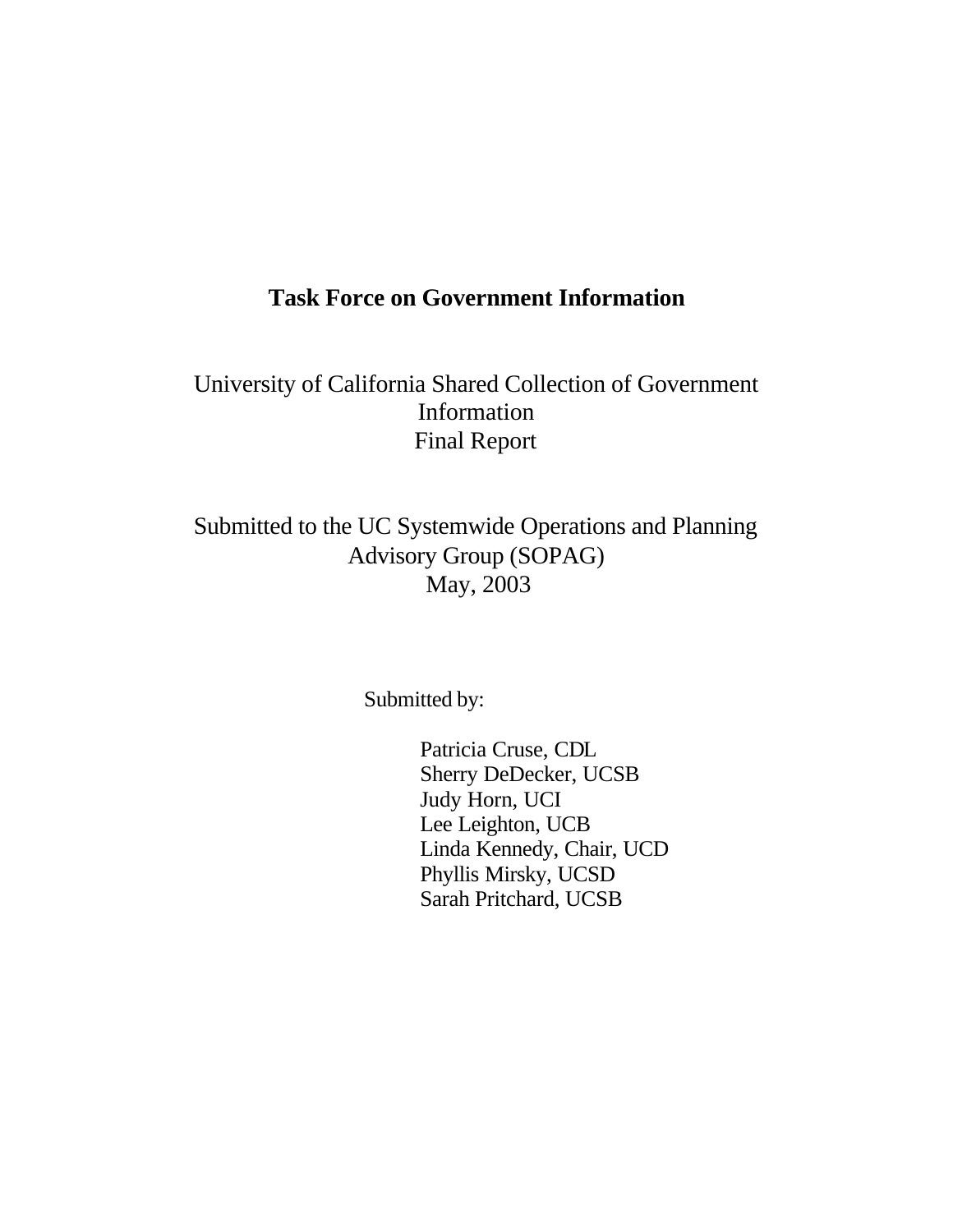### **Executive Summary**

**Government documents are a critical component of the University of California's Library collections. The UC Libraries (apart from UCSF and UCM) are active participants in both the Federal Depository Library Program and the California State Depository Library Program. Many campuses also acquire publications from local governments, foreign governments, international government organizations and non-government organizations.**

**In August of 2002, at the request of the University Librarians, the Systemwide Operations and Planning Advisory Group (SOPAG) charged a Task Force on Government Information to develop a framework and an implementation plan for a unified Government Publications Repository for the University of California Libraries. The concept of a unified repository was proposed by the Collection Management Planning Group (CMPG) of the UC Systemwide Library and Scholarly Information Advisory Committee (SLASIAC), which has been actively discussing shared collections, both print and electronic, and the potential for improved services through enhanced access and cost savings in terms of storage, processing and elimination of unnecessary duplication.** 

**A number of factors drive this evaluation of cooperative strategies for managing government information collections in the University of California.** 

- **Collections, overall, are outstripping available space; the University is unlikely to fund significant additional space.**
- **The University has developed enhanced delivery capabilities such as Request and Desktop Delivery from campus and RLF (Regional Library Facilities) collections.**
- **Increasing dissemination of Federal government information in electronic formats, and the need for permanent preservation and access.**
- **California State agencies increasingly rely upon the Internet to meet their depository distribution responsibilities. There is currently no preservation mechanism for these works.**
- **Trends toward electronic publishing have resulted in a significant reduction in print publications received by UC government information collections.**
- **Substantial duplication of government documents across campuses; these include many older and low-use titles, and materials in need of preservation.**
- **Although the California State Library is a regional depository for the FDLP, as well as a comprehensive collection of State documents, its continued existence in the current budget environment is not as assured as it has been in the past.**
- **Increasing flexibility in the Federal Depository Library Program**

**All of these factors suggest that this is an opportune time to evaluate the structure of depository government information collections within the University to determine the ways in which we can reasonably and effectively cooperate to** 

- **Preserve important collections of government information and ensure that research-level collections are easily accessible and**
- **Provide additional options for local decision making, specifically, to enable campuses to rely upon permanently available serial and monographic titles within the system when and if they choose.**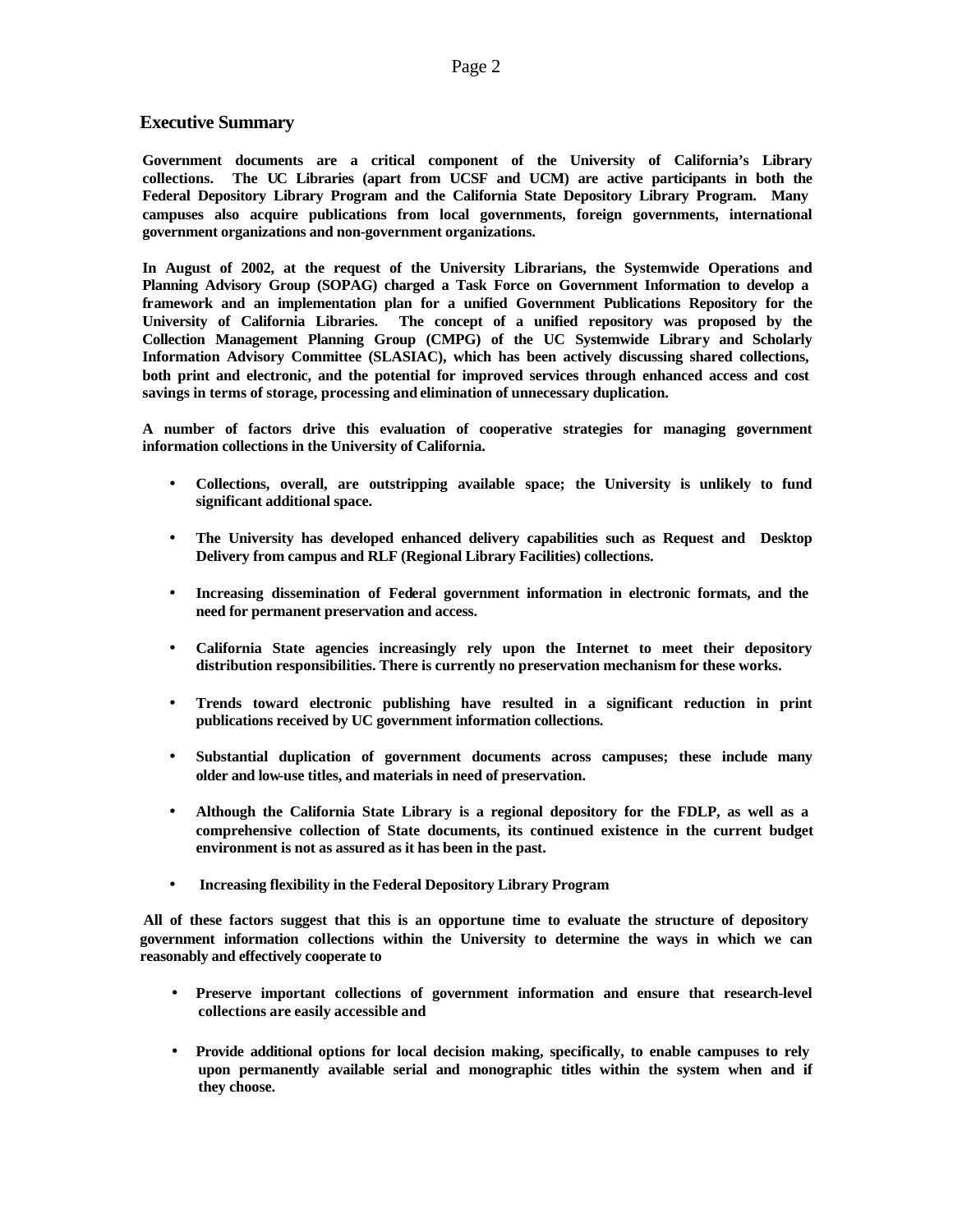- Based on broad consultation, the SOPAG Government Information Task Force makes the following recommendations for creating a Shared Government Information Collection:
- **Recommendation 1: Develop Shared Collections of Government Information, housed at the Regional Library Facilities, upon which campuses can rely for permanent retention in order to make local decisions on the retention of materials. Material to be stored should focus initially on significant runs of serial materials and large sets of low use.**
- **Recommendation 2: The Task Force recommends the establishment of a small steering committee to implement the Shared Collection. The committee should be empowered to work directly with SOPAG, to seek advice and assistance from the All Campus Groups, and to consult with interested parties such as the UC/Stanford Government Information Librarians.**
- **Recommendation 3: Begin with existing RLF collections as the core of the Shared Collection.**
- **Recommendation 4: To expand the core shared collections in the RLFs, we recommend the steering committee coordinate with campus government information selectors and other appropriate selectors to initiate a campus selector review of local collections with the purpose of identifying potential shared titles as well as candidate titles for digitization.**
- **Recommendation 5: We further recommend that the steering committee work with campus selectors, the UC/Stanford Government Information Librarians and the UC/Stanford Map Librarians to expand and document cooperative collecting agreements that incorporate Shared Collection concepts and place a greater emphasis on collecting and sharing local, regional and other unique materials.**
- **Recommendation 6: Utilize the investigations currently underway at the California Digital Library for the capture, curation, and preservation, of web-based government information as a guide for developing a persistently available government information preservation repository.**
- **Recommendation 7: Utilize the UC Library Preservation Repository, which was recommended by the Digital Preservation and Archive Committee to SOPAG and subsequently endorsed by the University of California University Librarians, for the long-term preservation of digital government information.**
- **Recommendation 8: Support campus projects to cooperatively make accessible tangible or "handheld" digital products such as floppy diskettes, CD-ROMs and DVDs. Collaborate in national projects.**
- **Recommendation 9: Support and encourage cooperative efforts of the UC/Stanford Map Librarians. Include maps in the Shared Collection as appropriate.**
- **Recommendation 10: Explore the inclusion of depository microfiche material in a RLF, and options for electronic delivery.**
- **Recommendation 11: As a longer-term goal, explore with UC science and government information librarians the potential for a shared technical reports collection (largely government-issued, but including non-governmental titles as well). This may involve the creation of a separate task force.**
- **Recommendation 12: Develop effective communication with the Federal Depository Library Program to influence the direction of the FDLP. Maintain UC's role as a key player by investigating and collaborating in relevant pilot initiatives of the FDLP.**
- **Recommendation 13: Develop a Memorandum of Understanding with the California State Library (CSL) to enable UC to rely cooperatively on one or two copies of California State documents to meet the retention requirements for complete depositories.**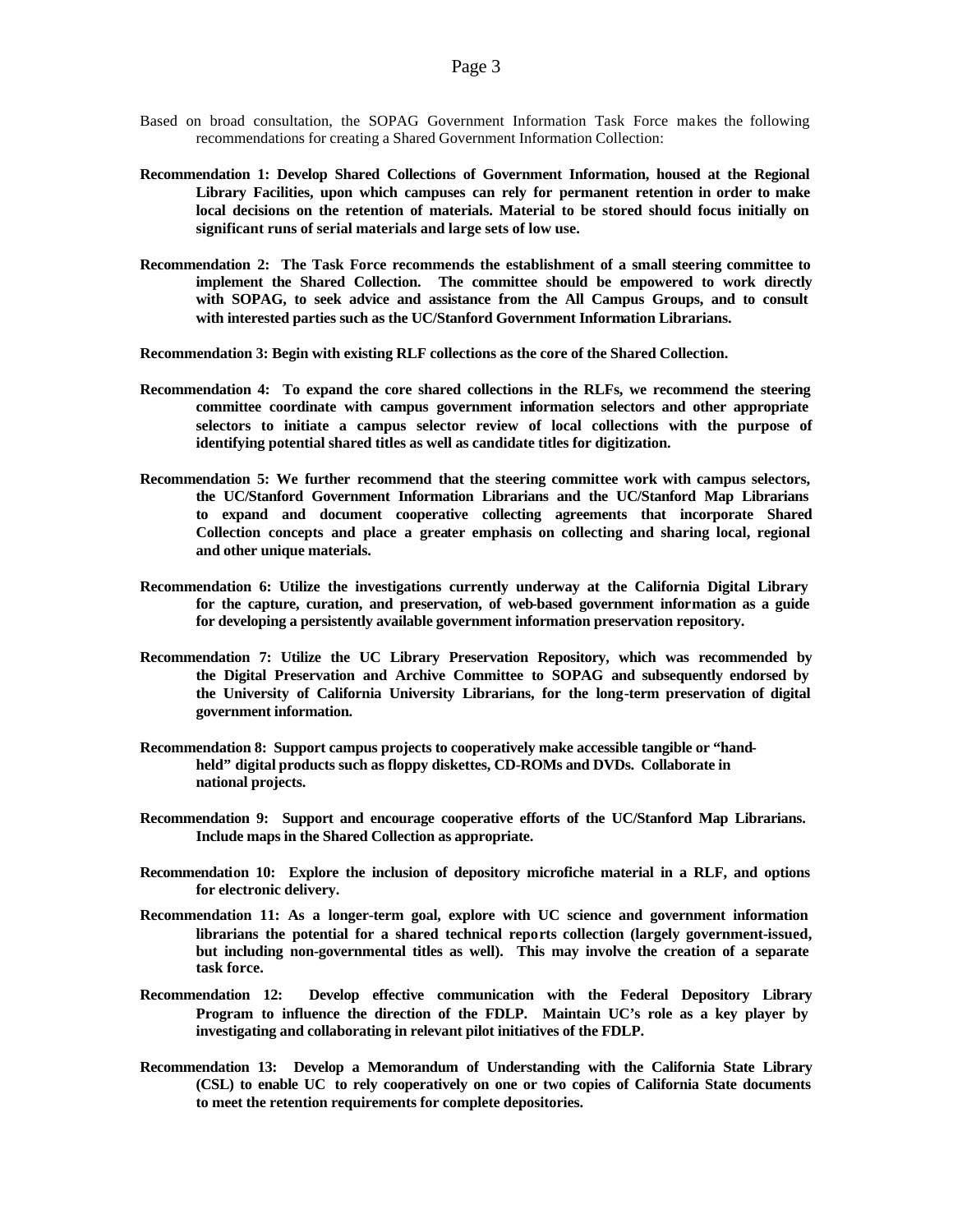- **Recommendation 14: Increase and improve training in government information resources on campuses. Expand cooperative activities already under way by the UC/Stanford government information librarians to develop web pages and guides, and ensure that all reference staff have a basic level of expertise, which includes the ability to make appropriate referrals for more assistance to government information selector/specialists. Expand communication and cooperation between government information librarians and bibliographers and faculty in the areas of political science, history, environmental studies, etc.**
- **Recommendation 15: Share complex government information/[and other specialized subject area] questions via a UC statewide listserver or digital reference type program.**

### **Report of the SOPAG Task Force on Government Information**

**----**

#### **Introduction**

In August of 2002, at the request of the University Librarians, the Systemwide Operations and Planning Group (SOPAG) charged a Task Force on Government Information to develop a framework and an implementation plan for a unified Government Publications Repository for the University of California Libraries. The concept of a unified repository was proposed by the Collection Management Planning Group (CMPG) of the UC Systemwide Library and Scholarly Information Advisory Committee (SLASIAC), which has been actively discussing shared collections, both print and digital, and the potential for improved services through enhanced access and cost savings in terms of storage, processing and elimination of unnecessary duplication.

According to the University Librarians' message accompanying our charge, "Owing to the pressures of enrollment growth and other factors, the University has a compelling interest in managing existing library facilities so as to accommodate continually-growing collections of library material in all formats while relieving the pressure, wherever possible, on its overtaxed capital program. The CMPG is examining a wide range of issues, but was able to identify government information as a timely priority, due to the importance of the collections and the existing strength of collaboration among the campuses. The work done with government publications will also be a model for subsequent initiatives concerning print and digital collections, and archiving issues." (See Appendix 1 for Charge and University Librarians' Message).

The University Librarians have continued to develop their thoughts on shared collections. The Task Force has benefited greatly from their discussions, which have informed the development of our recommendations. One of the first UC Systemwide efforts undertaken to explore the concept of a shared print collection is the development of the shared print archive for the digital journal titles in UC's Elsevier and ACM contracts. The creation of this archive (to be housed at the Southern Regional Library Facility) will provide campuses with the opportunity to cancel local print copies if desired. The University Librarians strongly wish to employ similar strategies for other areas of the collections. The journal environment is significantly less complicated than the government information environment, but it does serve as a starting point for our deliberations. This is the first opportunity to apply the Shared Collection concepts to a specific collection area and see how they apply to a variety of formats, publication and use patterns, and specialized situations across campuses.

### **Task Force Membership, Activities and Consultation**

The members of the SOPAG Task Force on Government Information include three UC government information librarians, two senior administrative staff, a university librarian and a representative of the CDL: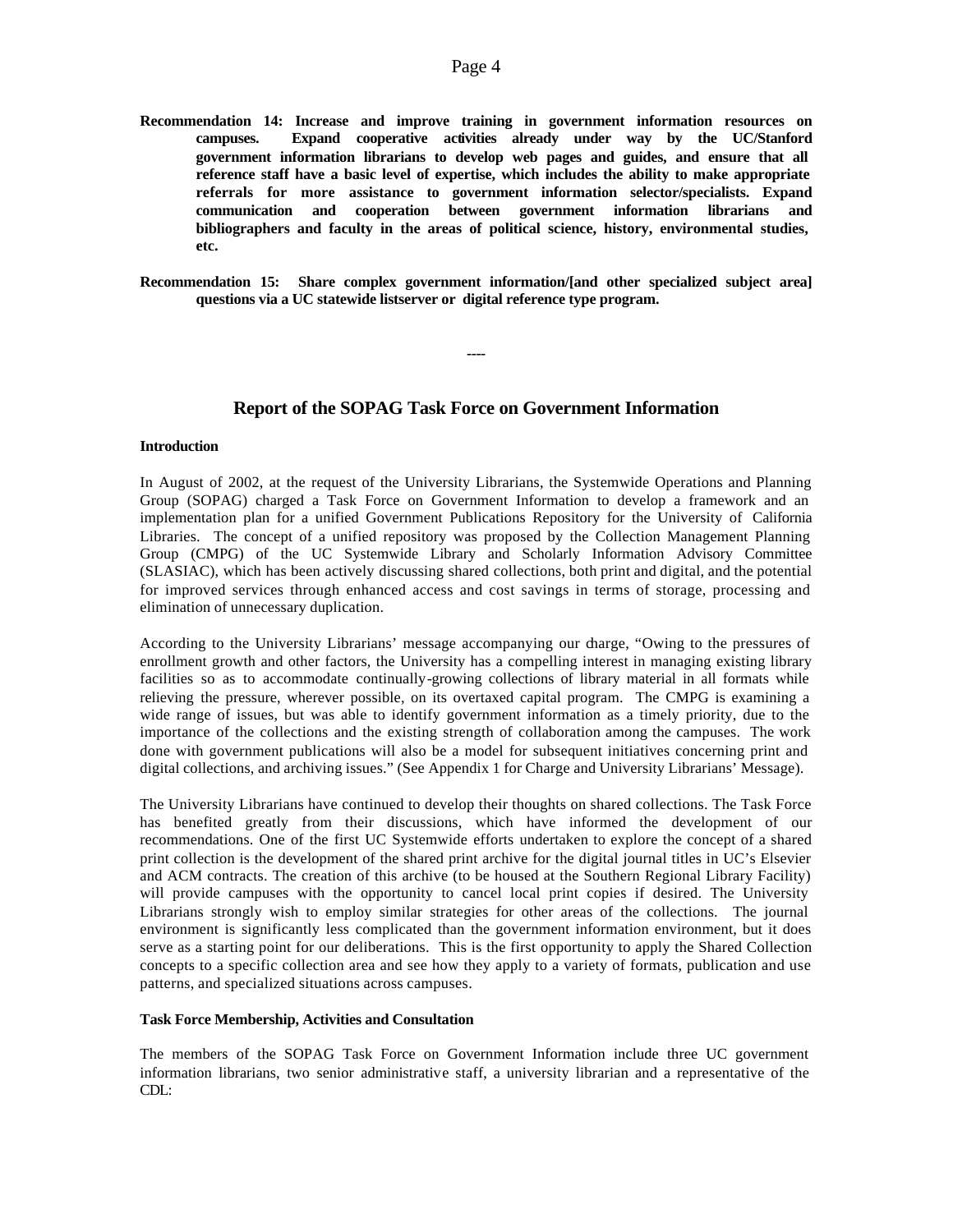Patricia Cruse (CDL: Manager, Content Development, Academic Initiatives) Sherry DeDecker (UCSB: Head, Government Information Center) Judy Horn (UCI: Head, Government Information Department) Lee Leighton (UCB: AUL for Technical Services) Linda Kennedy, Chair (UCD: Head, Government Information and Maps) Phyllis Mirsky (UCSD: Deputy University Librarian, SOPAG Liaison, and CDC Member) Sarah Pritchard (UCSB: University Librarian, UL Liaison)

In preparing this report, the members reviewed the requirements of the Federal Depository Library Program (FDLP) and met with Government Printing Office (GPO) staff. The Task Force Chair met with California State Library staff. The Task Force cooperated in the development of a collection survey conducted by the UC Government Information Librarians. The Task Force Chair visited the libraries at UCLA and UC Riverside, since these large collections did not have a representative on the Task Force. Preliminary recommendations were discussed in March with the UC/Stanford Government Information Librarians and the UC/Stanford Map Librarians Group. It should be noted that although the Stanford Libraries are represented on both the Government Information Librarians and the Map Librarians groups, the recommendations in this report deal exclusively with the University of California.

### **UC Government Information Collections**

A description of the UC documents collections and a statistical profile are included in this report as Appendices 2 and 3.

#### **Scope of this report:**

The Task Force focused its attention on U.S. Federal and California State publications, which form the bulk of campus collections. The Task Force considered issues related to current and retrospective print publications, microfiche, depository maps, digitized materials, and materials issued in digital formats, both hand-held (floppy diskette, CD-ROM and DVD) and online (Internet).

### **Driving Factors**

A number of factors drive this evaluation of cooperative strategies for managing government information collections in the University of California**.** 

- Within the University of California, collections overall are outstripping available space; the University is unlikely to fund significant additional space.
- ß The University has developed enhanced delivery capabilities such as Request and Desktop Delivery from campus and RLF (Regional Library Facilities) collections.
- ß Increasing dissemination of Federal government information in digital formats, and the need for permanent preservation and access.

At the directive of the U.S. Congress, the Federal depository library program has become a primarily digital program, with currently 60 per cent of publications being disseminated in digital format. Many more titles will convert to digital format when the publishing agency elects to make them available digitally. A core list of fewer than fifty titles have been identified by the FDLP as essential for continued dissemination in print format regardless of the availability of a digital version.

To a much greater extent than in other disciplines, where digital resources are often digital editions of well-distributed and well-indexed paper publications, government information in digital formats is characterized by poor bibliographic access, and is highly volatile. Government information web sites change frequently, especially with the change of an administration or the reorganization of an agency. There are a number of federal initiatives, both governmental and partnership to preserve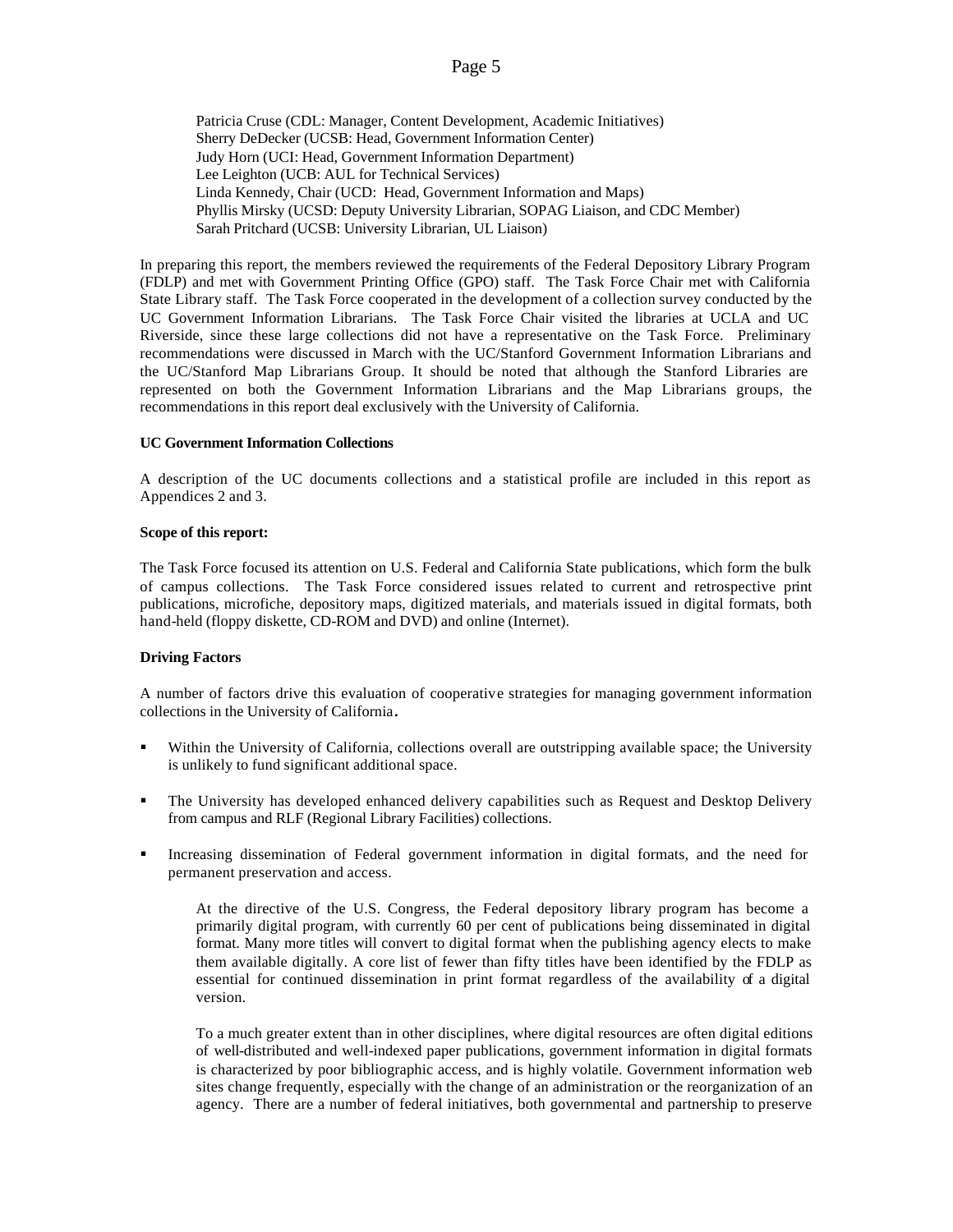digital titles, however, these initiatives are small and localized and do not begin to address the need for a systematic plan for the preservation of digital government information. Of particular concern to UC librarians are regional Federal publications (Forest plans, environmental impact statements, for example) in California and the Pacific North and South West.

ß California State agencies increasingly rely upon the Internet to meet their depository distribution responsibilities. There is currently no preservation mechanism for these materials.

The California State Library and the UC Shared Cataloging Program are identifying and cataloging titles with digital versions. Neither the California State Library nor the State Archives is in a position to move quickly on archiving state documents, although the California State Library is acquiring a server on which to store downloaded and digitized documents (non –webaccessible). (See also <http://www.ss.ca.gov/archives/level3\_chrspp.html> for information on the California Historical Records Statewide Planning Project, still in a fairly early stage.)

ß Both of the above trends toward digital publishing have resulted in a significant reduction in print publications received by UC government information collections.

The UC Government Information Librarians assisted the Task Force by conducting a survey of government information collections. Because of wide variations in the manner in which collections are processed and counted on the various campuses, there is little reliable comparable data from the survey, but the survey did confirm some important facts. On every campus, the number of print publications has dropped dramatically, and is continuing to drop as the depository library program continues its migration to electronic dissemination. Patricia Cruse and Sherry DeDecker also used Documents Data Miner <http://govdoc.wichita.edu/ddm2/gdocframes.asp>, a web resource for manipulating information on Federal depository acquisitions, to generate accurate data on acquisitions and on depository selections. Systemwide, receipts of Federal depository materials in 2001/2002 are less than half of what they were in 1994/95. (See Appendix 3 for summary statistical data.)

ß Substantial duplication of government documents across campuses; these include many older and lowuse titles, and materials in need of preservation.

The Documents Data Miner study illustrated that among depository selections by campus there is very little unique material; most variations proved to be different choices of format. (Note: campuses may also receive unique material via requests, orders and mailing lists outside the depository library programs). (See Appendix 3 for summary statistical data).

- ß Although the California State Library is a regional depository for the FDLP, as well as a comprehensive collection of State documents, its continued existence in the current budget environment is not as assured as it has been in the past. The California State Library is facing major budget cuts with a significant reduction in staffing and materials and equipment budgets. UC libraries may have to assume responsibility for preserving essential research materials.
- ß Increasing flexibility in the Federal Depository Library Program.

Members of the Task Force have met with the GPO's Superintendent of Documents and his staff to explain UC's interests. We found the Federal Depository Library Program (FDLP) staff to be more flexible and open to innovation, in response to the changing depository environment and the need to encourage libraries to remain in the program. Dropping depository status would be inadvisable, especially for institutions with large historical collections, because both Federal and State depository publications are the property of the respective governments. When Federal depository status is dropped, the publications are considered available for redistribution to other institutions. [For more information about depository requirements, see the Depository Management section of the Government Printing Office's web-based FDLP Desktop at < http://www.access.gpo.gov/su\_docs/fdlp/mgt/index.html>]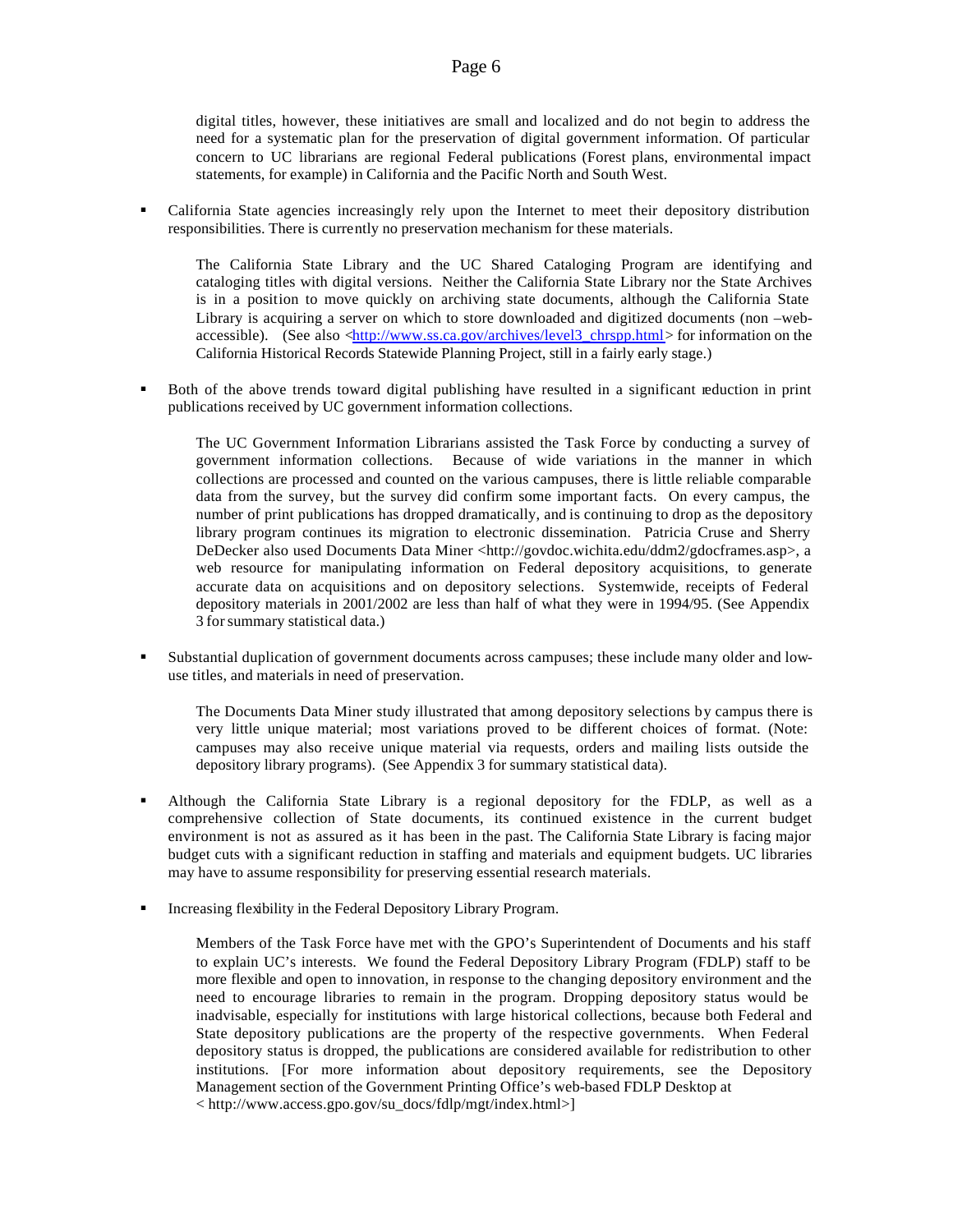FDLP staff and the advisory Depository Library Council are exploring innovative approaches to retain libraries in the program, such as allowing depository libraries to forego paper receipts and rely upon access to digital information, and to develop shared print repositories.

The California State Library is willing to work with us on a coordinated approach for retention of California State publications. Although it does not consider revisions to state legislation for depository documents to be feasible, it is planning to revise regulations to better reflect the current environment.

All of these factors suggest that this is an opportune time to evaluate the structure of depository government information collections within the University to determine the ways in which we can reasonably and effectively cooperate to

- Preserve important collections of government information and ensure that research-level collections are persistently accessible and
- Provide additional options for local decision making, specifically, to enable campuses to rely upon permanently available serial and monographic titles within the system when and if they choose.

By ensuring continued availability of archival or use copies, and their rapid delivery on request, campuses may elect to withdraw some materials, or to identify those materials for permanent retention and access either on their own campus or in a regional library facility. This is a model directly applicable to other subject areas with the University's collections.

### **CREATING A SHARED COLLECTION OF GOVERNMENT INFORMATION**

### **Recommendation 1: Develop Shared Collections of Government Information, housed at the Regional Library Facilities, upon which campuses can rely for permanent retention in order to make local decisions on retention of materials. Material to be stored should focus initially on significant runs of serial materials and large sets of low use.**

In addressing its charge to develop an overall conceptual model for a unified government publications repository, the Task Force considered the following issues and behaviors:

**Characteristics of government information:** Government information in paper format differs in several ways from the journal literature that has been the focus, thus far, of shared print collections:

- **•** The sheer volume of individual bibliographic records—hundreds of thousands on each campus.
- **•** The mixture of substantial and pamphlet material, serials and monographs.<br>• Lack of standard indexing for serials, many of which are administrative or s
- Lack of standard indexing for serials, many of which are administrative or statistical.
- Lack of bibliographic access for monographic series and much retrospective material.
- **•** Specialized indices, or browsing of collections may be needed to locate requested information.

These factors have implications both for the manner in which such material could be shared, and for the type of user assistance required. At the same time, there are a substantial number of titles owned in common by more than one campus. And, there are a significant number of lower-use titles that can be shared, some of which have already been stored in one of the regional library facilities.

The staff expenditures for identifying materials, making technical processing changes and transferring of materials that would be required to create a *single* repository for government documents are potentially enormous. We concluded that there were considerable amounts of material that would form the basis of a Shared Collection for the university, but that it was not feasible, because of the volume and nature and use of the materials, to create one single repository. We suggest identifying a range of government information materials to be processed as part of the UC Shared Collection.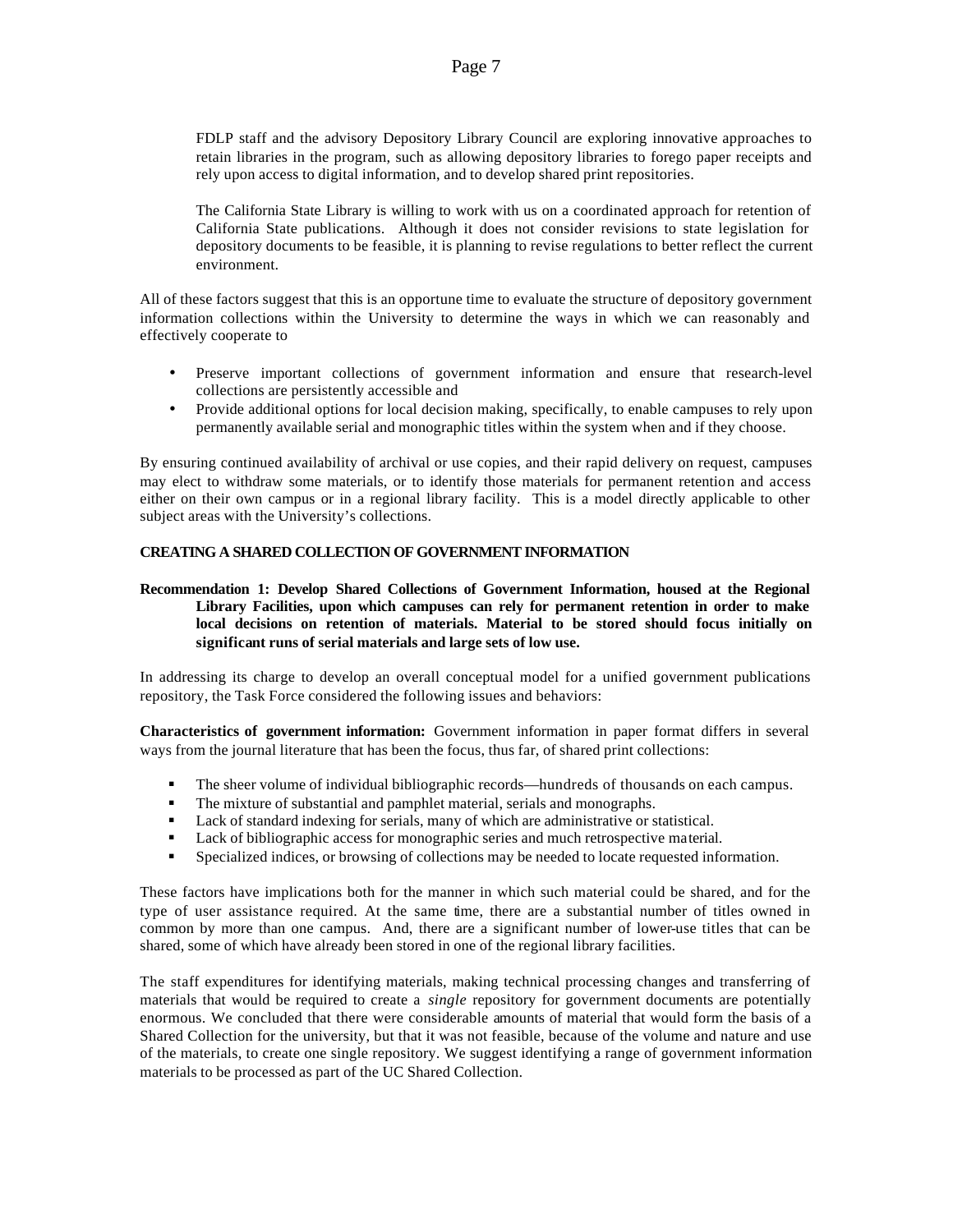Taking the longer view of overall space and cost savings for the university libraries, we will obtain a more cost-effective result from storing more of the voluminous and easily identified materials (which result in a lower processing cost) over a broad range of collections rather than attempting to store all of the materials in one collection area. The principles and procedures developed in the government information project can be extended to other collecting areas.

The UC government information librarians with whom we have consulted were receptive to the concept of shared collections as we have proposed them here. Particularly critical to working with a shared collection, in their opinion, is the maintenance of local options. The availability of copies that are permanently accessible increases local decision-making options while allowing campuses to respond to local research needs as well as local space issues. UC government information librarians also cited the unique nature of government information materials and reference strategies as they affect the ability to share materials.

**Centralized (RLFs) versus distributed (campus) locations:** The Committee considered models of both distributed and centralized shared collections, and received positive feedback on both concepts. We concluded that centralizing shared collections in the RLFs was a far simpler manner of developing and operating a Shared Collection. Eventually, as the RLFs expand holdings to include more and more collections, the Shared Collection concept might be expanded to designate local copies as the shared copy, similar to the designation of serials subscriptions as "last" copies. Local campus holdings of shared titles may also develop from collecting agreements, such as, for example, an agreement to maintain copies of U.S. Department of Agriculture publications, or to maintain a set that requires assistance in use. Ultimately, the location of an item is unimportant; the key is the behaviors that characterize it.

**Archival issues**: The Task Force recommends that in general, titles designated as "shared" should not be considered "archival" in the strict sense of the word. Developing a Shared Collection will be immeasurably more difficult if we try to make this an archival collection. Other institutions already have statutory archival responsibilities. The existence of multiple copies of Federal print documents in regional and selective depositories around the nation, including the California State Library, allow us to devote our limited resources to printed material in need of preservation, to unique materials in the UC collections, to materials identified as especially important to our research collections and to digital resources that are not being preserved for access. Titles stored at an RLF could be considered to be part of a dim archive, in that material would normally be digitized for delivery, rather than loaned. For materials not appropriate for digitization, loaned materials should be library use only in the receiving library.

**Ownership:** Ownership issues for the Shared Collection are under discussion by the University Librarians. When considering physical ownership, there are unique issues associated with government information: Federal and State documents issued through the depository library programs are technically the property of the respective governments, although they are counted as part of campus holdings. We believe that government information can be counted in the same manner as other collectively owned titles as long as appropriate procedures are followed for access to the material and withdrawal from the collections.

**Delivery and Access:** UC's development of Request and DeskTop Delivery provides for quick and effective delivery of materials with good bibliographic access through the University's catalogs. There may be special challenges for government information with limited bibliographic access. The existence of expeditious delivery options is a critical requirement to developing a comfort level among library staff and library users that will facilitate the sharing of more materials with a higher level of local use.

Special provisions will be required to ensure that community users will have access to stored material that is depository. By the time material obtained through various acquisitions mechanisms is merged into shared collections, it will not be feasible to distinguish between depository and non-depository publications, and which campus selected which materials. Therefore, it should become a general policy that any U.S. or California document from the Shared Collection would be retrieved for use by any campus library by any library user. This could be fairly easily accommodated by having the local campus library make the request.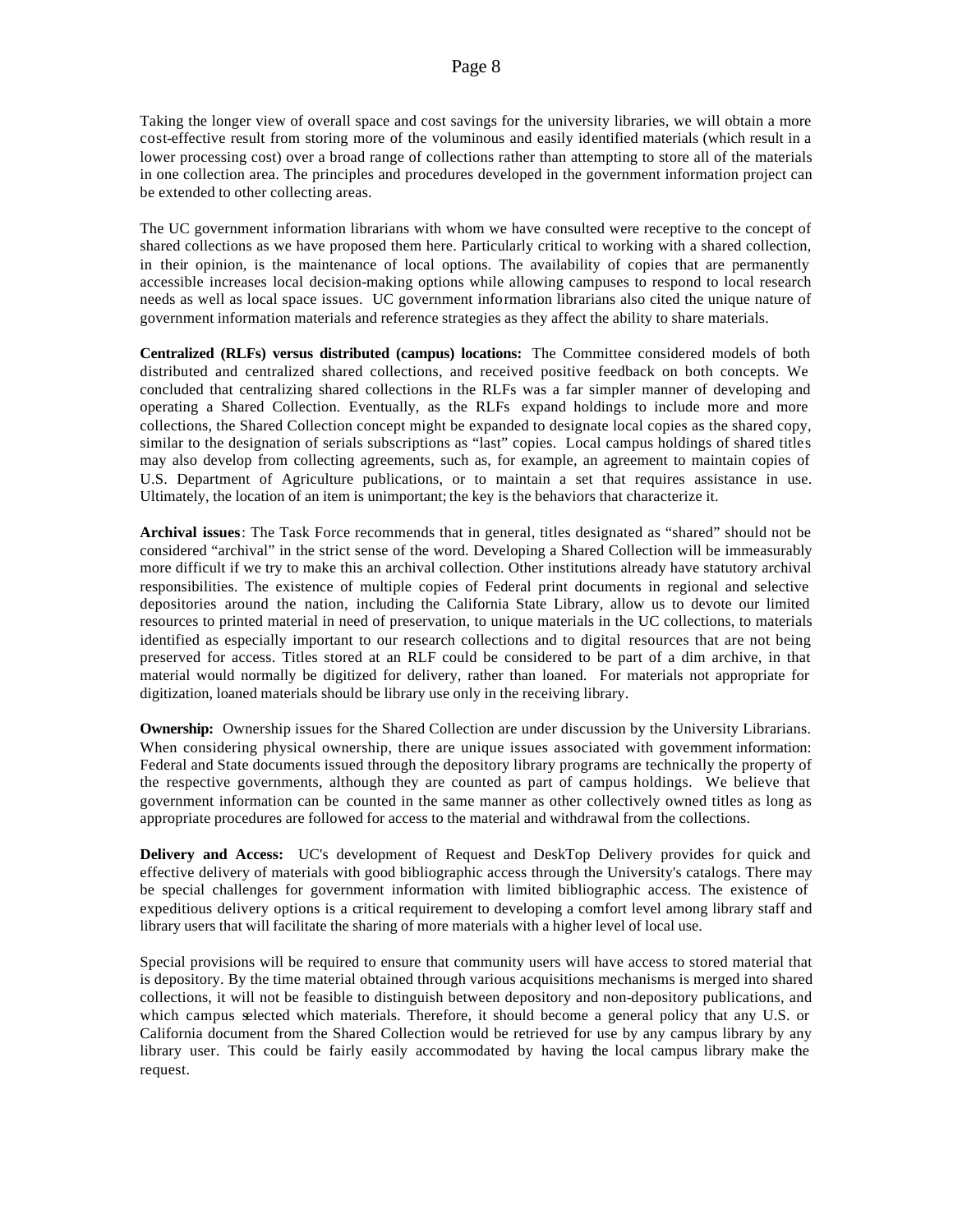**RLF support issues:** We recognize that these recommendations have the potential for significant change for the Regional Library Facilities. There will be an impact on workload as additional material is deposited in the RLFs. In addition to needing more staff, the RLFs might take on a more active role in managing collections rather than maintaining a passive role as a storage location. We do not anticipate, however, that materials to be stored would require a level of reference assistance that the RLFs are not intended to undertake. Material transferred to the RLFs should be carefully selected in order to allow for effective retrieval of the needed volumes. There may need to be additional investment in equipment for delivery of materials in order to meet the goals of the Shared Collection collectively managed and accessible Universitywide. The University Librarians have already acknowledged these issues in charging a Regional Library Facilities Planning Task Force that will include "consideration of possible roles for the RLFs in supporting new initiatives."

**Recommendation 2: The Task Force recommends the establishment of a small steering committee to implement the Shared Collection. The committee would be empowered to work directly with SOPAG, to seek advice and assistance from the All Campus Groups, and to consult with interested parties such as the UC/Stanford Government Information Librarians.**

Recommended membership:

- CDC representative
- Government information cataloger
- Public services librarian with government information experience
- ILL/RLF representative
- CDL/Digital component representative
- SOPAG liaison—who could also fill one of the other functions

As the University continues to develop its Shared Collection, we envision a series of task forces to implement the collection in various areas of the collection, making use of the procedures and standards developed by the government information coordinating committee, until such time as a single coordinating body can manage the Shared Collection.

**Evaluation:** The steering committee will conduct periodic evaluations and cost-benefit analyses of the process, consulting with SOPAG on the criteria for conducting the evaluation.

### **BUILDING THE SHARED COLLECTIONS: IMPLEMENTATION ISSUES**

### **Recommendation 3: Begin with existing RLF collections as the core of the Shared Collection.**

Existing collections in both of the RLFs would be a good starting point for materials to designate as shared copies, to the extent that stored materials have appropriate bibliographic records. UCLA has stored a significant portion of its collection in the SRLF, and these may be candidates for designation as shared copies. UCLA is planning an inventory of the nature of the stored collection and its bibliographic access that will provide a basis for evaluation.

We suggest that it would be the responsibility of the depositing library to designate materials as part of the Shared Collection.

- **Recommendation 4: To expand the core shared collections in the RLFs, we recommend the steering committee coordinate with campus government information selectors and other appropriate selectors to initiate a campus selector review of local collections with the purpose of identifying potential shared titles as well as candidate titles for digitization.**
- **Recommendation 5: We further recommend that the steering committee work with campus selectors, the UC/Stanford Government Information Librarians and the UC/Stanford Map Librarians**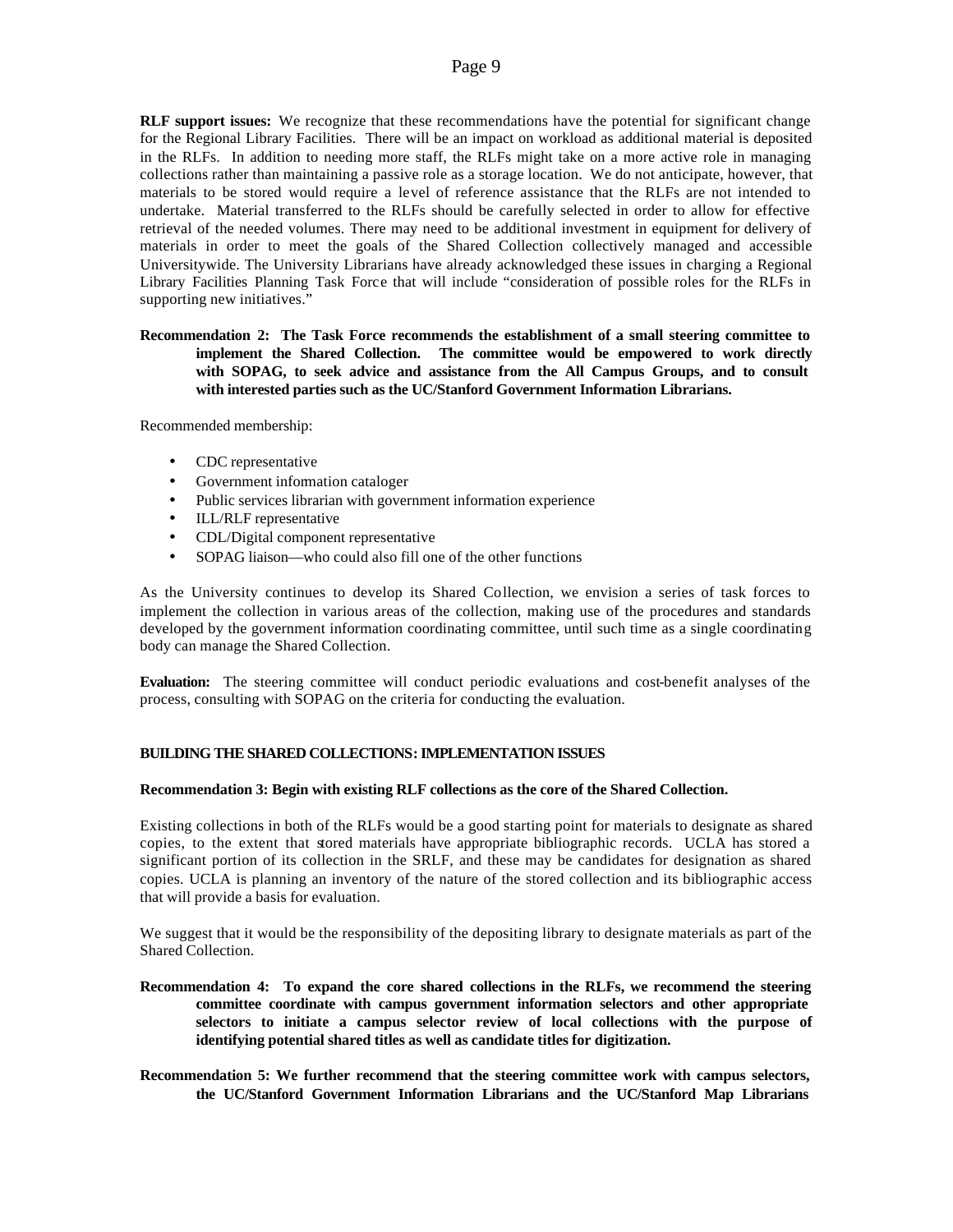### **to expand and document cooperative collecting agreements that incorporate Shared Collection concepts and place a greater emphasis on collecting and sharing local, regional and other unique materials.**

The Task Force discussed issues related to a cooperative collection development policy for government information. Government information is a unique collection area in that it encompasses most subject areas. Government information is housed in a variety of campus collections, such as science and engineering or biological sciences libraries. Cooperative collecting among government information departments has been primarily focused on international and foreign materials in addition to categories of publications, such as geological and water survey publications from other countries and from individual states. The map librarians and geology librarians, in particular, have well developed collecting agreements.

For the purposes of the Shared Collection, it seems most fruitful to look at formats, such as print and digital or fiche, current and retrospective, agencies, and, as indicated above, California versus other states, and foreign countries.

As noted above, for printed depository material from the federal government, there has been considerable overlap and very little unique material acquired. With the development of a Shared Collection, government information selectors are encouraged to place greater emphasis on collecting unique materials, particularly local, regional publications and specialized subject areas of local importance.

**Retrospective versus Current:** UC government documents in print format number several million pieces, and tens of thousands of inactive and active serials. Campus space limitations make dealing with retrospective materials an urgent issue. Because of the drastic reduction in new print publications described above, and the ability to curtail federal depository selections at local option, dealing with current publications is not an urgent concern and can be considered in a later phase. Our proposals focus on retrospective materials in print format.

**Processing:** The steering committee will work with campuses and the RLFs with a small number of initial candidate titles to develop procedures for processing titles into the Shared Collection. The committee may also work with RLF staff to develop procedures for designating, preferably via global record changes, current stored titles as part of the Shared Collection.

**Bibliographic access and record standards:** Optimally, titles in the Shared Collection should have full bibliographic records in order to facilitate sharing. This will be especially important if a shared copy is the only copy of the publication. Stored materials should at least meet the UC minimum cataloging standard.

The UC libraries should agree on a standard method of identifying a shared copy via the cataloging record. We suggest that SOPAG consider charging the Heads of Technical Services (HOTS) to develop such a standard. An indicator in the bibliographic record might prove more flexible than a "Shared" location, "Last" copies in campus collections also need identification in order to protect them. Also, the concept of a Shared Collection may be extended to include materials housed at campuses.

We further suggest that the steering committee pursue strategies, such as the acquisition of cataloging records for historical hearings or technical reports, to improve bibliographic access to government information, thereby increasing potential for sharing collections.

### **SHARED COLLECTION ISSUES FOR DIGITAL FORMATS:**

**Recommendation 6: Utilize the investigations currently underway at the California Digital Library pertaining to the capture, curation, and preservation, of web-based government information as a guide for developing a persistently accessible government information preservation repository.**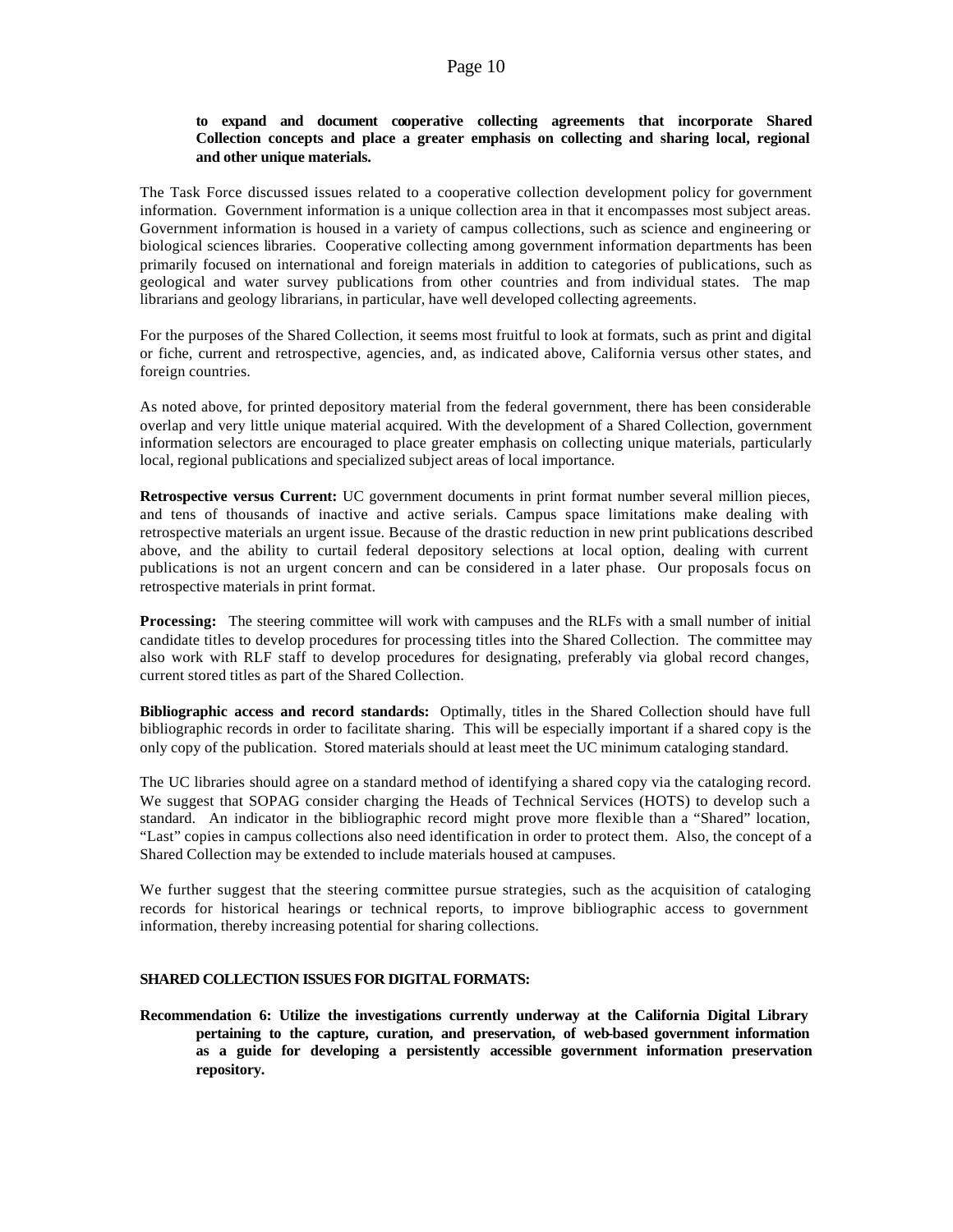The California Digital Library, with support from the Andrew W. Mellon Foundation, is conducting a costbenefit review of technologies and approaches appropriate for the capture (or selection), curation and management, and preservation of web-based documents of US State and Federal governments. This project is based on three fundamental assumptions. The first is that government information, whether created and distributed in analog or digital form, is a critical resource for academic scholarship, scientific research and citizen participation. The second is that web-based government information is increasingly content that is at-risk due to a variety of well-documented pressures. The third is that the University of California Libraries must retain their historic role as acquirers, organizers and preservers of content in the new networked digital environment.

The project has three phases. The first phase is devoted to gathering information on the scope of the problem, technologies available, and projects engaged in like activities. The second phase will involve working with intermediaries and users of government information in order to specify a set of functional tools that can be used to effectively manage government information. The final phase of the project will be a report, detailing findings, which will be circulated to a broad community for comment. Out of the project will come a strategy for types of technologies, user tools, and administrative structures needed in order to select, manage, and preserve web-based government information. External funding for the project will end in November 2003. It is anticipated that much of the work emanating from this investigation will influence how the UC Libraries will manage web-based government publications.

UC should also monitor, collaborate and initiate as appropriate digital government information preservation projects of and with other academic institutions and the State of California. We understand that relevant projects may also be underway at OCLC and we encourage exploring those to determine whether they fit the scope of UC activities.

### **Recommendation 7: Utilize the UC Library Preservation Repository, which was recommended by the Digital Preservation and Archive Committee to SOPAG and subsequently endorsed by the University of California University Librarians, for the long-term preservation of digital government information.**

The California Digital Library will administer the UC Library Preservation Repository with funding from an IMLS National Leadership Grant, the campuses and the California Digital Library. The IMLS funding is for a three-year project that began November 2002. The UC Libraries' preservation repository will address the risks associated with the long-term retention of digital materials. The repository will provide a central service for storing digital objects and for planning for their migration. Policies and procedures will be developed that build on digitization projects that are already in place. Thus, the preservation repository will provide an infrastructure to effectively manage digital government information. In addition, the preservation repository will offer the potential for storing materials that have been selected for digitization to save space, or to preserve the content of deteriorating paper editions.

### **Recommendation 8: Support campus projects to cooperatively make accessible tangible or "handheld" digital products such as floppy diskettes, CD-ROMs and DVDs. Collaborate in national projects.**

Staff and equipment use could be maximized through campus and national projects to cooperatively access tangible electronic projects. The UC San Diego Library, for example, maintains the GPO Data Migration Project <http://ssdc.ucsd.edu/dmp/> to preserve legacy Government Printing Office machine-readable computer files that were originally distributed on 5 1/4" Microsoft DOS floppy diskettes. The project provides access to the data, as well as a permanent archive for the GPO files. UCSD has, whenever possible, processed the files so they can be utilized by a variety of software applications. A similar site is the Floppy Diskette Project of the Committee on Institutional Cooperation (CIC) Government Publications Task Force <http://www.indiana.edu/~libgpd/mforms/floppy/floppy.html>

Many Federal CD-ROM projects have migrated to the web, but a limited number of titles are still of interest for campus reference access. Mounting a selected number of titles cooperatively for shared access would provide savings across campuses. These projects would expand upon existing ventures: CDL's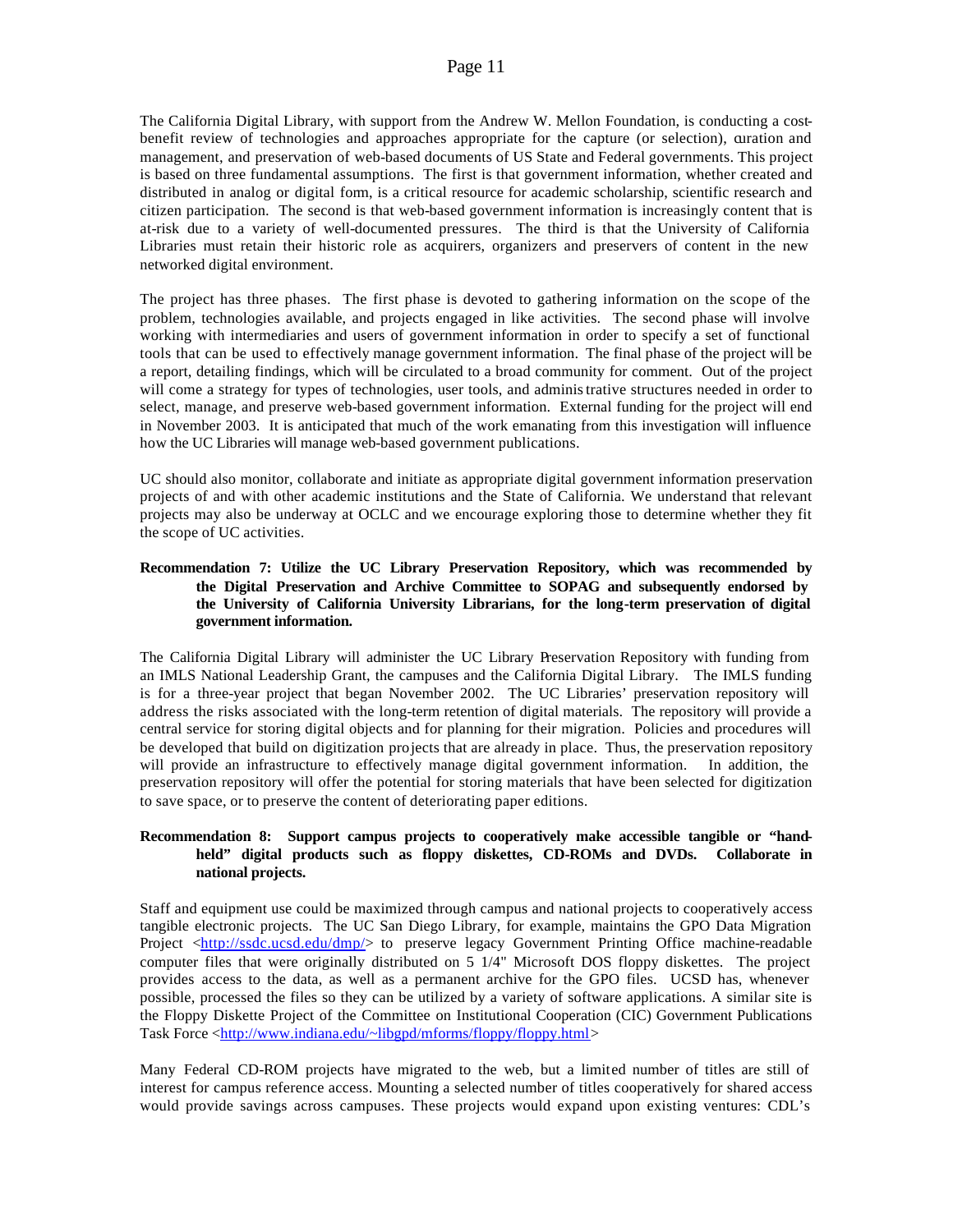Counting California <countingcalifornia.cdlib.org> project has made a number of CD-ROMs available for access (California data only). CD-ROMS included are all of the current Census 2000 files and a number of historic U.S. Census files. While Counting California's primary focus is access, the intention is to ingest the digital content into the preservation repository. The UC Berkeley Social Science and Government Data Library  $\text{d}t$ ttp://goldrush.berkeley.edu/GovData/info/> is making available current Census files for access and historic files for ftp.

### **SHARED COLLECTION ISSUES FOR MAPS**

### **Recommendation 9: Support and encourage cooperative efforts of the UC/Stanford Map Librarians. Include maps in the Shared Collection as appropriate.**

Most campuses collect the U.S. topographical maps that are an essential part of their collections, and may also collect Forest Service, nautical, geological, seismic and other maps issued by State and Federal agencies. We reviewed draft recommendations with the UC/Stanford Government Information Librarians in March. The map librarians strongly support the concepts of a shared collection, and are actively involved in cooperative collection development, cataloging, digitization and access activities and projects. In acquiring digital resources or digitizing maps and aerial photos for access and preservation, the map librarians use a distributed and centralized approach, depending upon the nature or the extent of the material. Most shared titles are accessed from campus servers; other material is accessed via the Alexandria Digital Library. It is the goal of the Map librarians to provide access to digital mapping materials via links in Melvyl records, as well as enhanced access through expanded searching options available through metadata in the ADL interface. We recommend that the map librarians continue to pursue these projects and that they coordinate as appropriate with existing University programs for shared cataloging and other shared activities.

#### **SHARED COLLECTION ISSUES FOR MICROFICHE**

### **Recommendation 10: Explore the inclusion of depository microfiche material in a RLF, and options for electronic delivery.**

Each UC depository has a fairly significant collection of depository microfiche. The UC Davis collection, for example, occupies approximately eight 11-drawer microfiche cabinets. The amount of depository microfiche issued is dropping even more precipitously than the print (5500 in 2000/2001 compared to nearly 27,000 in 1994/95), so we are dealing primarily with a retrospective collection. The space savings for sharing microfiche collections is minimal compared to paper, but still significant when viewed in terms of the percentage it represents of a campus library microforms collection.

Microfiche is easily deliverable via the creation of a microfiche duplicate. This equipment may or may not already exist at an RLF. Of even greater benefit would be UC's acquisition for an RLF of a scanner such as the Mekel Microfiche Scanner <http://www.mekel.com/html/fiche.html> owned by CSL. The availability of such equipment might also facilitate development of digitization projects for material to add to UC digital archives.

With an effective delivery system for fiche, we could expand the holdings of the Shared Collection to include a portion of campus microfiche collections, including those acquired through shared purchase. Microforms housed in the shared archives need not be limited to government information.

**Recommendation 11: As a longer-term goal, explore with UC science and government information librarians the potential for a shared technical reports collection (largely government-issued, but including non-governmental titles as well). This may involve the creation of a separate task force.**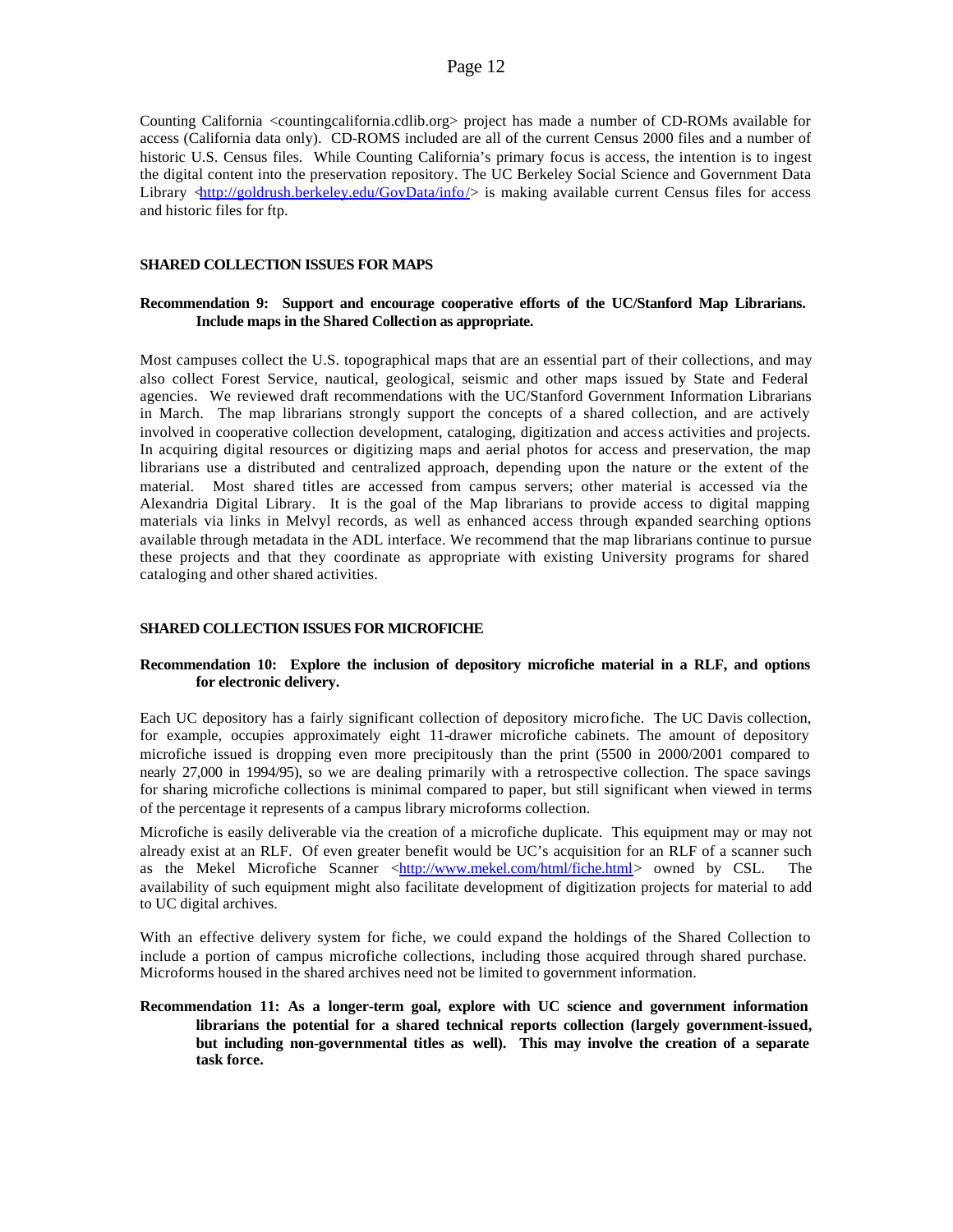A number of UC libraries have extensive technical report collections. Many of these technical reports are the product of government-funded research and as a result numerous are UC authored. Because of increasing digital distribution of reports, such as those of the Department of Energy, technical report collections are not growing as actively as in previous years. Any given report is likely to be of very low use, yet access to a complete historical collection of technical report literature is essential for a research library. Consolidating existing microformat and paper report collections which are highly duplicative, with the acquisition of equipment for rapid delivery of digital copies could provide cost savings and improve access overall. A Shared Collection could be located either at an RLF or at a campus. Issues to consider are expertise for locating reports and technology for delivering reports.

### **ADDITIONAL RECOMMENDATIONS**

### **Recommendation 12: Develop effective communication with the Federal Depository Library Program to influence the direction of the FDLP. Maintain UC's role as a key player by investigating and collaborating in relevant pilot initiatives of the FDLP.**

The Federal Depository Library Program is at a crossroads. A new Public Printer and Superintendent of Documents are dedicating Summer and Fall 2003 to strategic long-range planning for the Government Printing Office and the Federal Depository Library Program. It is essential for UC librarians and the Association for Research Libraries to be involved in a constructive manner in determining the future direction of the FDLP. University of California librarians have an excellent track record of participation in the FDLP. In addition to the NTIS electronic delivery project initiated by U C Davis, UC San Diego developed an early and influential GPO Access Gateway. UC should maintain a key role in creating new models for the FDLP. Via the steering committee, individual campuses, or the UC/Stanford Government Information Librarians, UC should continue to monitor, encourage and participate in new initiatives in the Depository Library program, including the development of shared print repositories and electronic-only depositories.

### **Recommendation 13: Develop a Memorandum of Understanding with the California State Library to enable UC to rely cooperatively on one or two copies of California State documents to meet the retention requirements for complete depositories.**

California State documents, though on permanent deposit, remain the property of the State of California and may not be disposed of without the written authorization of the State Library (with the exception of certain superseded and other material). In a meeting with representatives of the California State Library Government publications Section, it was suggested that the spirit of these requirements would be met if UC libraries maintained at least one "shared" copy of a State publication in a storage facility or campus, and were able to efficiently deliver that copy to any requestor, including a public borrower. The State Library, within the limits of the Library Distribution Act, establishes retention policies. It is unlikely that the Act itself will be revised in the near future. Development of a Memorandum of Understanding between the University and the California State Library would accomplish our goals.

Given the State's budget problems, we think it advisable to retain one or more copies of all state publications of interest. The ability of the State Library to maintain its services and collection is endangered by the state's current economic situation.

## **SERVICE GOALS AND OBJECTIVES FOR THE SHARED GOVERNMENT INFORMATION COLLECTION**

Public service for government information is affected by the unique characteristics mentioned above. Bibliographic control of government information is more limited than for other areas of UC collections. Individual monographs and serial titles are listed in campus catalogs, but retrospective access is limited. Historically, many of the monographic series of government agencies have not been analyzed. There are a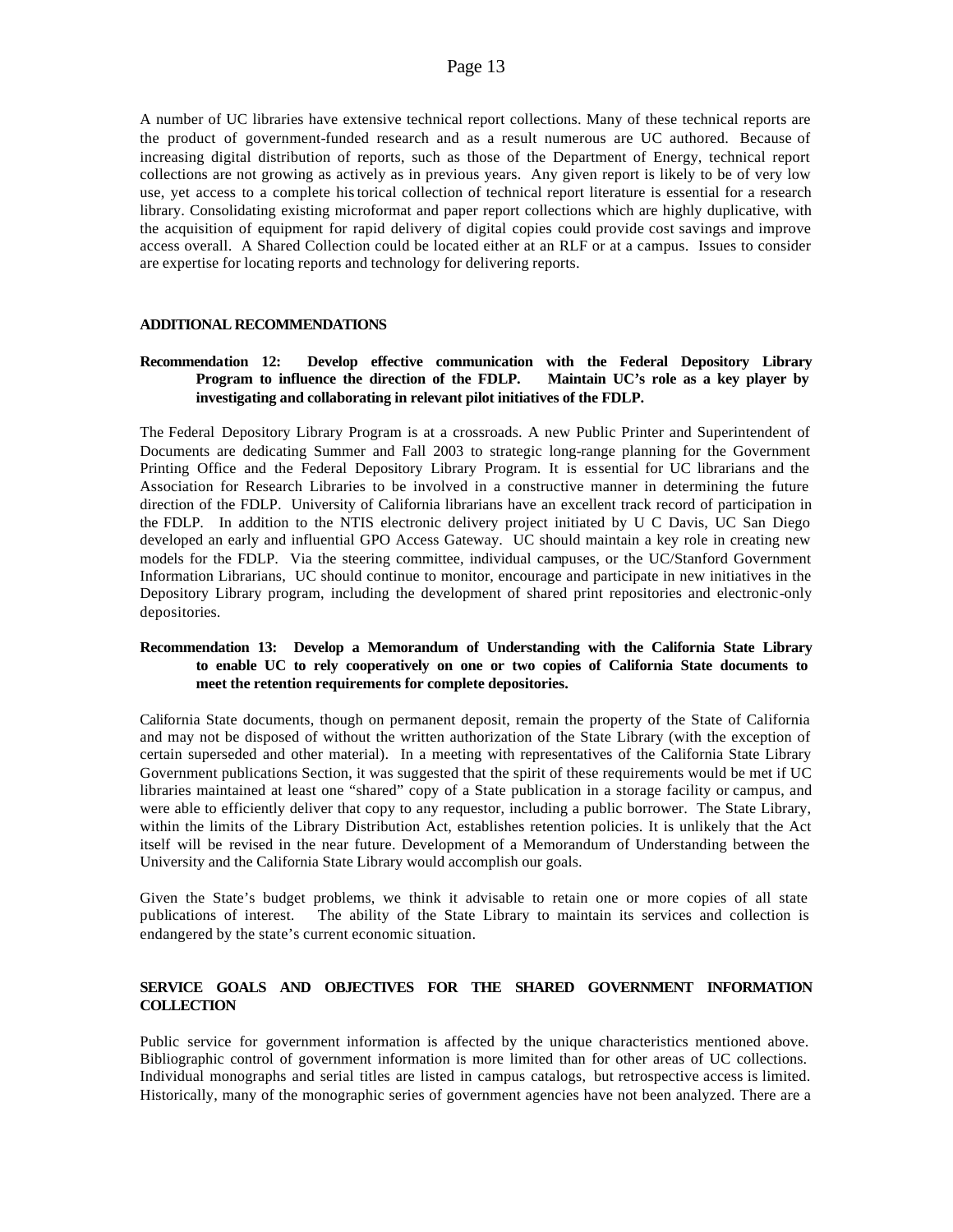number of specialized indexes for locating government information; government information has not generally been included in standard indexes. Government information reference has generally required more hands-on assistance, in which the individual titles must be consulted, especially historical and statistical information. An understanding of how government information is issued and organized as well as the concepts and terminology used (such as statistical and legislative terms) is often necessary.

As a consequence of managing and providing service for the physical collections of government documents, a core of government specialists developed on each campus. As is appropriate for a research library, these specialists developed and provided access to government information at an in-depth-level, locating obscure historical information, assisting with specialized materials such as regulations and treaties, finding statistical data of all sorts—decennial census data, time- series, comparable foreign data, etc. When reference units have merged, continuing to provide excellent government information service through training of other reference staff, and developing effective referrals to specialists is a significant and continuing challenge which has been met with varying degrees of success.

Access to government information has changed in a major way due to two factors. Bibliographic records for government information are now in the online catalogs. Many subject searches and searches for known items produce successful results and do not require the assistance of a government information specialist. These successes may lead reference staff to believe they have searched effectively in cases where they have not, when a specialized index or other type of assistance is required. Many campuses have not completed retrospective conversion of historical collections, and bibliographic access to government information continues to be compromised by the factors mentioned above. Ensuring that we continue to provide research-level assistance to government information is a continuing education and referral challenge that will be exacerbated as print collections are less available.

The second major factor is the shift to electronic dissemination. Electronic resources are directly accessible. Statistical data and policy information is posted on government web sites, decennial census data is at everyone's fingertips through American Factfinder, etc. Government information librarians are often able to locate information more effectively because they are familiar with the bureaucratic structure of government agencies, and because they understand the geographic and statistical terminology used. However, we have the opportunity to train our reference staffs to a much higher level of effectiveness in accessing current government information electronically than was ever feasible with printed resources. Electronic resources are available from any workstation rather than housed in one location, and users can access the information directly after being assisted. Expanded public services training for access to government information is required, with attention to the same issues of referral for more expert assistance.

In order to maintain effective access to the University's research-level collections of government information resources and to the electronic resources on the web, we recommend the following:

**Recommendation 14: Increase and improve training in government information resources on the campuses. Expand cooperative activities already under way by the UC/Stanford government information librarians to develop web pages and guides, and ensure that all reference staff have a basic level of expertise, which includes the ability to make appropriate referrals for more assistance to government information selector/specialists. Expand communication and cooperation between government information librarians and bibliographers and faculty in the areas of political science, history, environmental studies, etc.**

Government information librarians are concerned, because of retirements of experienced librarians, and concomitant reductions in reference staffs because of budget reductions, that the availability of expert assistance in all areas of government information will diminish across campuses.

### **Recommendation 15: Share complex government information/[and other specialized subject area] questions via a UC statewide listserver or digital reference type program.**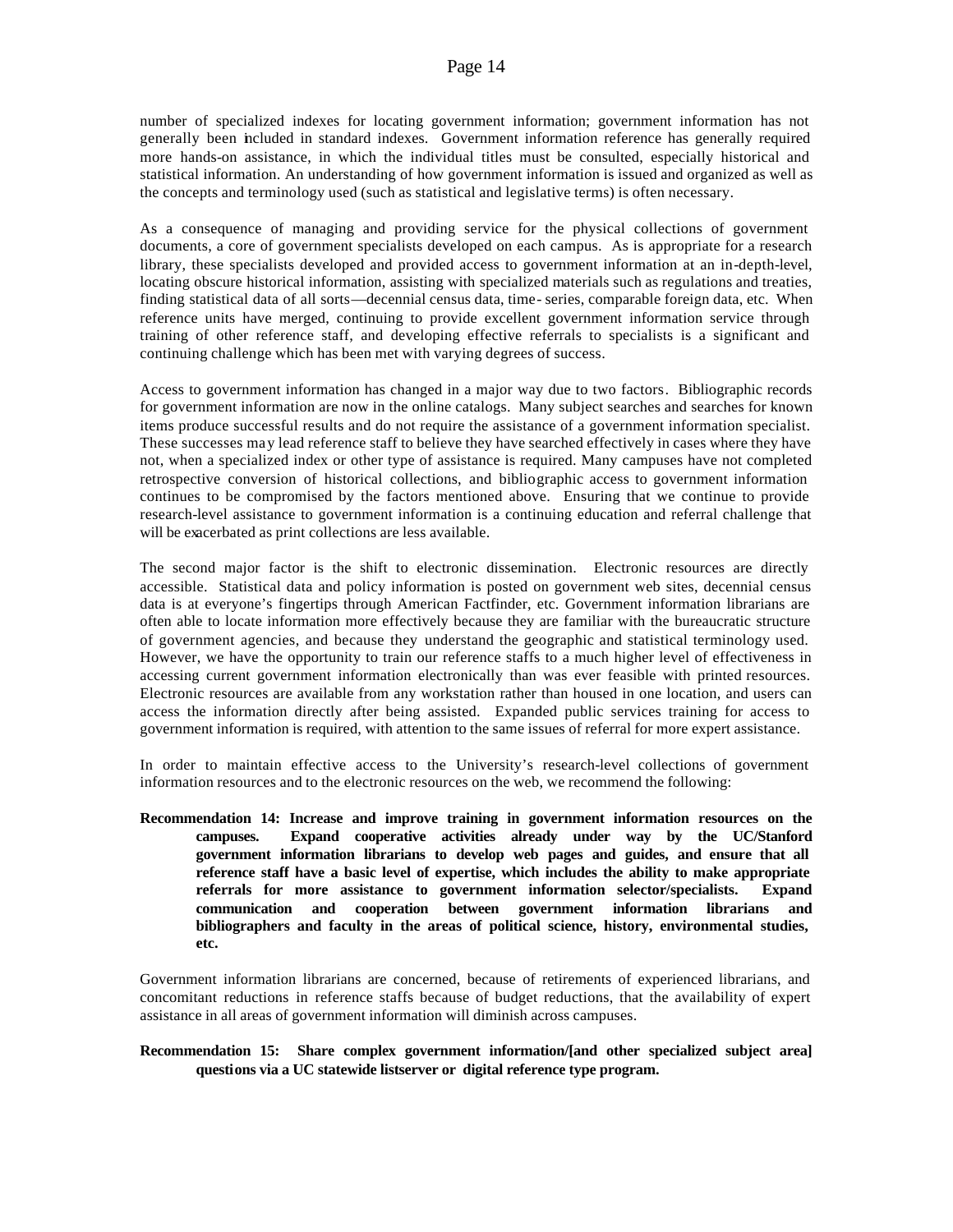Access to government information expertise is essential in a network of research libraries such as UC. At any given time, however, the necessary expertise may not be available on a campus. We suggest that a statewide online reference or listserver be established to facilitate the sharing of expertise for answering difficult reference questions. This model could apply to a variety of specialized areas. UC/Stanford Government Information Librarians were enthusiastic about this idea and are now enhancing the group's web site with information about librarian areas of expertise. We suggest that concept be explored with the Digital Reference Common Interest Group, which reports to the Heads of Public Services (HOPS).

**----**

### **Appendices:**

Appendix 1 Charge, Message from the University Librarians Also at <http://www.slp.ucop.edu/sopag/govpubsTF7.pdf> Appendix 2: Government Information Collections of the University of California Libraries; Background and Description Appendix 3 Statistical Profile Complete tables at: http://www.cdlib.org/libstaff/sharedcoll/gii/surveyUSDep.pdf http://www.cdlib.org/libstaff/sharedcoll/gii/current\_unique\_UC\_item\_selections.pdf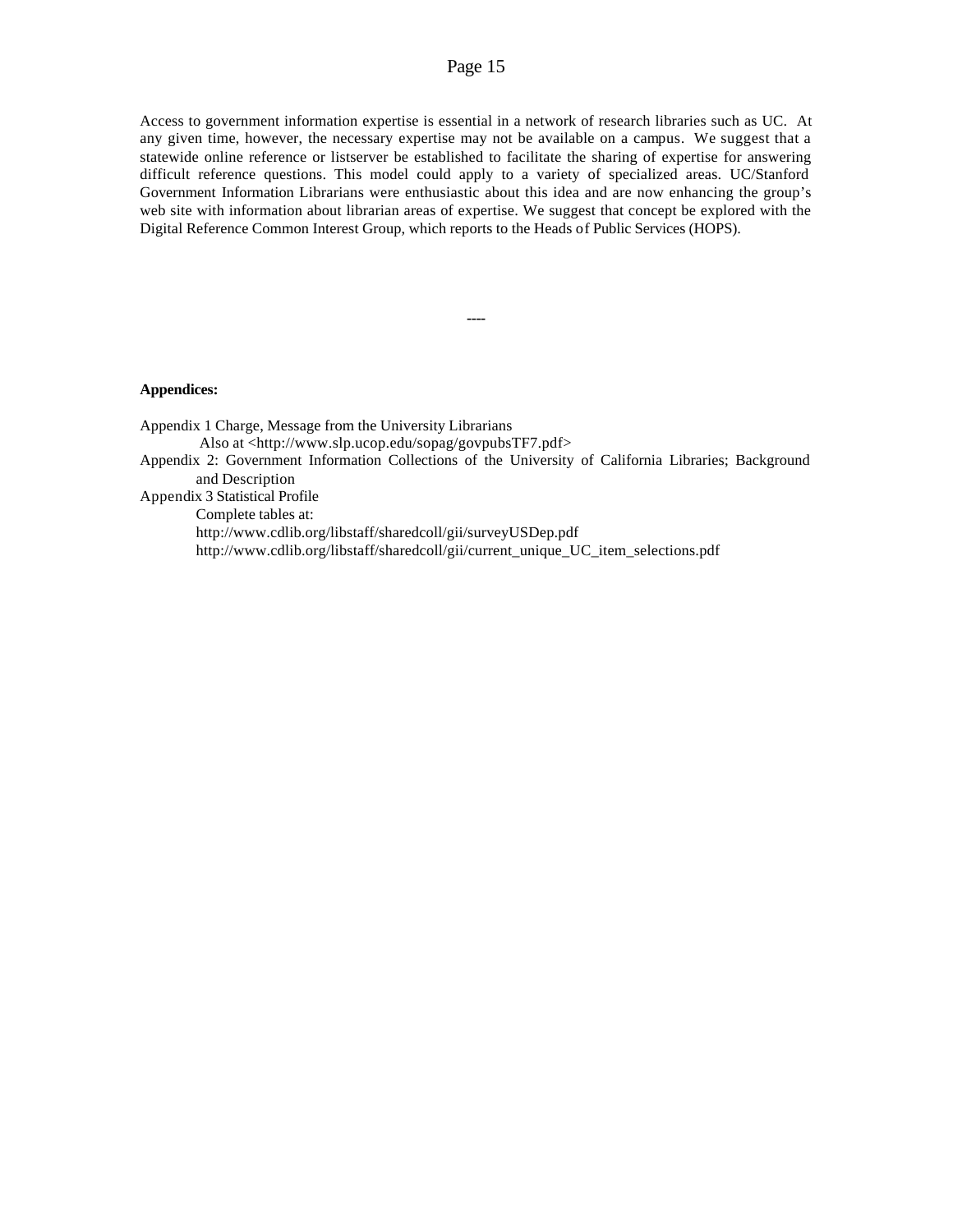# **University Librarians' Message on Government Information Task Force**

Enclosed is a document establishing and charging the SOPAG Taskforce on Government Information. It is being created at the request of the University Librarians, and with our strong endorsement. The document provides a rationale and background for this task force, but several points are worth emphasizing.

Government publications are essential to the quality of the collections of the libraries of the University of California. The work of the task force is intended to empower and enable government information specialists to use their knowledge, skills, and abilities to continue to develop the collections comprehensively, as is appropriate for the academic mission of a leading research university.

The task force will build upon and further develop earlier, pioneering work of the government information librarians, who have provided leadership in recognizing the changing environment, and consequently the opportunities, for government information. The task force will bring together issues of electronic and print publications, archiving, and physical space in a comprehensive plan.

While there has been no predetermination of outcomes, it is clear that we must take the initiative to move forward quickly to address these issues. In addition to the collections issues, of particular concern to the Office of the President as well as the ULs is space for the campus libraries and the RLFs, and the duplication of collections across the university. The Systemwide Library and Scholarly Information Advisory Committee (SLASIAC) established the Standing Committee on Universitywide Library Collection Management Planning (the Collection Management Planning Group or CMPG) to focus on the issues of space for collections, the management of collections, and the nature of the University's archival responsibilities. Owing to the pressures of enrollment growth and other factors, the University has a compelling interest in managing existing library facilities so as to accommodate continually-growing collections of library material in all formats while relieving the pressure, wherever possible, on its overtaxed capital program. The CMPG is examining a wide range of issues, but was able to identify government information as a timely priority, due to the importance of the collections and the existing strength of collaboration among the campuses. The work done with government publications will also be a model for subsequent initiatives concerning print and electronic collections, and archiving issues.

Gerald J. Munoff, Chair, The University Librarians' Group University Librarian, University of California, Irvine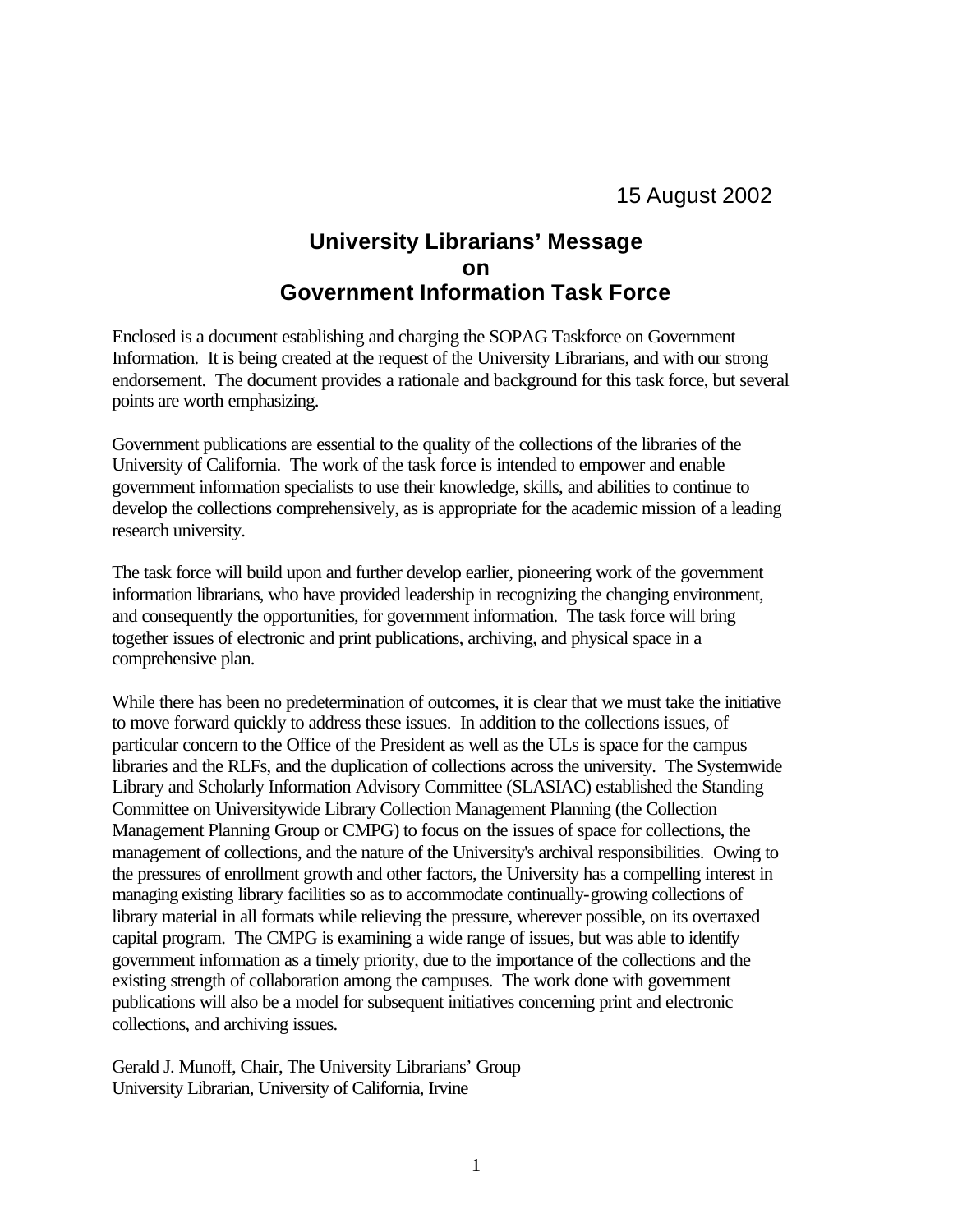# **SOPAG Task Force on Government Information**

# **Introduction:**

Over the years there have been broad discussions in the library community regarding the future of Government Publication collections and services in the context of the migration to digital generation and distribution of government information. There has been a long tradition of collaboration and cooperation between the UC Government Information Librarians. In 1998, the UC/Stanford Electronic Government Information Initiatives Group (EGIIG) anticipated the need for an electronic repository for government information in its report "Creating a California Digital Government Information Library." On the basis of that report and subsequent proposals by the UC/Stanford Government Information Librarians (UC-GILS), digital government information was chosen as one of the first priorities of UC's shared content building initiatives, resulting in the creation of the CDL-hosted Counting California service. The positive results of collaborative efforts to date suggest further collaboration and planning is desirable in order to continue to provide superior access to government information.

The Collection Management Planning Group (CMPG) of the Systemwide Library and Scholarly Information Advisory Committee (SLASIAC) has engaged in discussions of shared collections, both print and electronic, and the potential for improved services through enhanced access and cost savings in terms of storage space, processing, and eliminating unnecessary duplication [http://www.slp.ucop.edu/consultation/slasiac/CMPG.html]. One outcome of these deliberations was the generation of a discussion document with the title "Building of a Unified Government Publications Repository." < http://www.slp.ucop.edu/sopag/govpubsTF7.pdf> The University Librarians discussed this report and endorsed (with one abstention) its concepts at their May 9th meeting in Los Angeles. They have asked SOPAG to appoint a Task Force to explore this concept and consider how a unified government publications repository might be developed for the University of California Libraries.

In its discussion at its June 21<sup>st</sup> meeting, SOPAG concluded that a two-step process is required to explore this concept and develop recommendations for its implementation. The first step, will be to develop a framework for a unified government publications repository. The second step will be the development of an implementation plan based upon this framework. Because a "Unified Government Publications Repository" will require universitywide collaboration and a technical and organizational infrastructure of shared values, tools, services, standards, and best practices to support it, the task force's efforts will assist the UC libraries in creating a deeper understanding of the collective development of shared digital collections.

# **Charge:**

The SOPAG Task Force on Government Information (TFGI) is charged to develop a framework and an implementation plan for creating a unified government publications repository for the University of California Libraries, based on the general concepts described in the attached CMPG report. The framework and plan should include the following elements: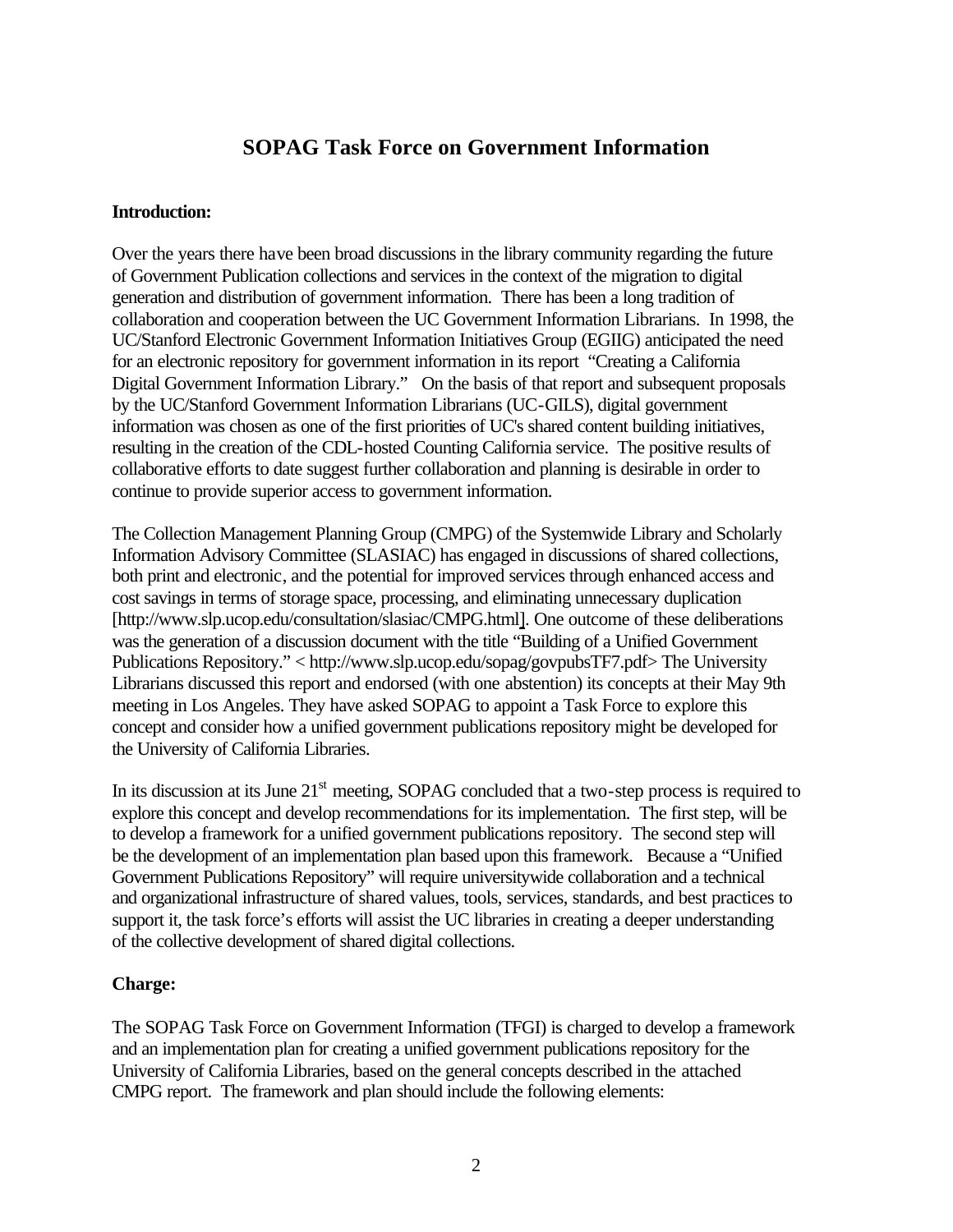- 1. An overall conceptual model for a unified government publications repository for the University of California Libraries which would provide the infrastructure for government publications librarians to work collaboratively in building a unified repository.
- 2. A systemwide collection development policy for government publications that would focus on the transition to electronic distribution, access, and use of government information but also consider the implications of this transition for the future of UC's print and microform collections of government publications.
- 3. Service goals and objectives for the unified government repository, based on known patterns of use of government information.
- 4. The preservation of the contents of the unified government publications repository.
- 5. A plan for implementing the repository.

# **Consultation:**

In carrying out its charge, the Task Force is expected to consult widely with campus Government Publications Librarians, the UC/Stanford Government Information Librarians [http://www.library.ucsb.edu/gils/], the CDL Government Information Initiatives Advisory Group [http://www.cdlib.org/libstaff/sharedcoll/gii/grpcharge.rtf], the State Library, and other appropriate groups within the University, such as the Map Librarians.

# **Membership:**

Patricia Cruse (CDL: Manager, Content Development, Academic Initiatives) Sherry DeDecker (UCSB: Communication & U.S. Document Librarian) Judy Horn (UCI: Head, Government Information Department) Patty Innuzzi (UCB: AUL and Director of Doe/Moffit) Linda Kennedy, Chair (UCD: Head, Government Information and Maps) Phyllis Mirsky (UCSD: Deputy University Librarian, SOPAG Liaison, and CDC Member) Sarah Pritchard (UCSB: University Librarian, UL Liaison)

**Timeframe:** Final report:  $6 - 9$  months (February - May 2003)

**Attachment:** "Building a Unified Government Publications Repository" < http://www.slp.ucop.edu/sopag/govpubsTF7.pdf>

8/22/02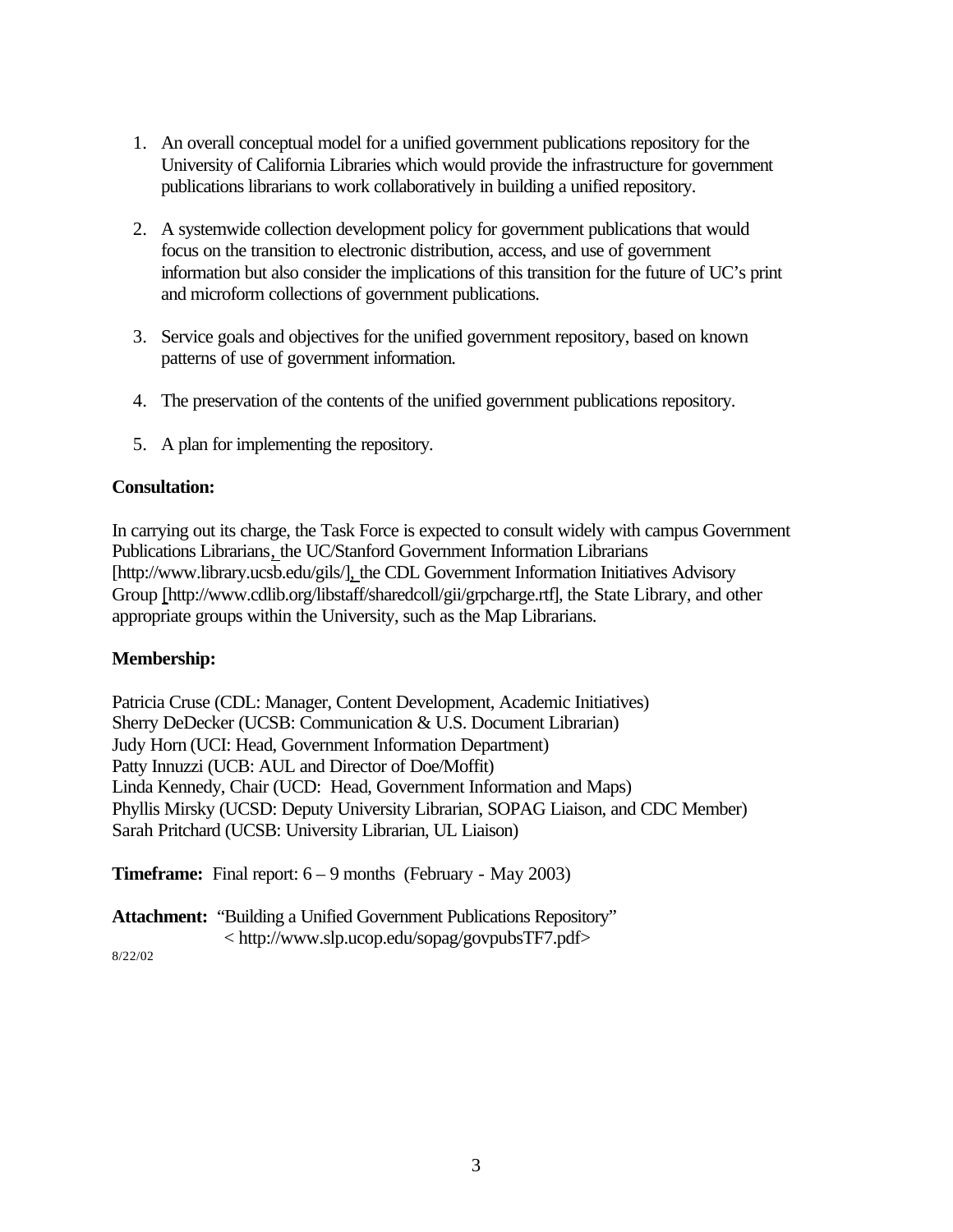# **SOPAG Task Force on Government Information Final Report Appendix 2: Government Information Collections of the University of California Libraries; Background and Description**

## **Background**

A strong collection of government information resources, and specialist librarians to assist in access are among the distinguishing features of a research library. The University of California collections include campus collections of outstanding depth and breadth, such as at UC Berkeley, where the Federal depository collection began in 1884. UC libraries include many unique collections established by depository arrangements, including the European Union, the United Nations, and the Asian Development Bank. In addition to depository materials, each campus collects materials of local interest from local and regional government and regional offices of Federal and State agencies. These include city and county governmental materials, regional associations of government, environmental impact reports of local importance, and reports from regional offices of Federal agencies, reports that are often not in the depository program. Most campuses also collect maps issued by government agencies, and collect from international and foreign governments. Eight UC campuses are depositories for Federal and State documents. UC law libraries are also depositories, receiving a limited range of primarily legal materials.

Government information collections are interdisciplinary, and support such varied fields as agriculture, environmental sciences, the physical sciences, history, political science and many other social science fields. Government information collections are valued as primary source material, and are a major source of statistics for a wide variety of disciplines. As research-level collections, UC libraries contain resources valuable to the entire state.

Government information specialists in the UC system have a strong history of cooperation—shared purchasing, direct borrowing between collections, cooperative collecting in foreign documents. During the Shared Collections Acquisitions Program (SCAP) in the 1980s, government information collections cooperated on purchasing a number of large expensive sets, such as the American Statistics Index microfiche. With the merging of many separate government information desks with other reference desks in the 1980s and 1990s, direct borrowing has diminished, but government information librarians have continued to actively cooperate and promote access to government information through shared electronic and cataloging projects.

## **Description**

In November 2002, a survey was distributed by the UC Government Information Librarians steering committee in an effort to assess the size and strengths of the government collections. The responses can be found in nine excel charts, accessible from:

http://www.cdlib.org/libstaff/sharedcoll/gii/surveyUSDep.pdf

The questions covered:

- Depository agreements: U.S., California, other
- Size of collections
- Current vs. historical receipts
- Uncataloged collections
- Cataloging practices
- Classification and housing
- Government collections in storage
- Weeding and collection usage data

In addition, data was gathered on unique titles held at campuses. That information is available at: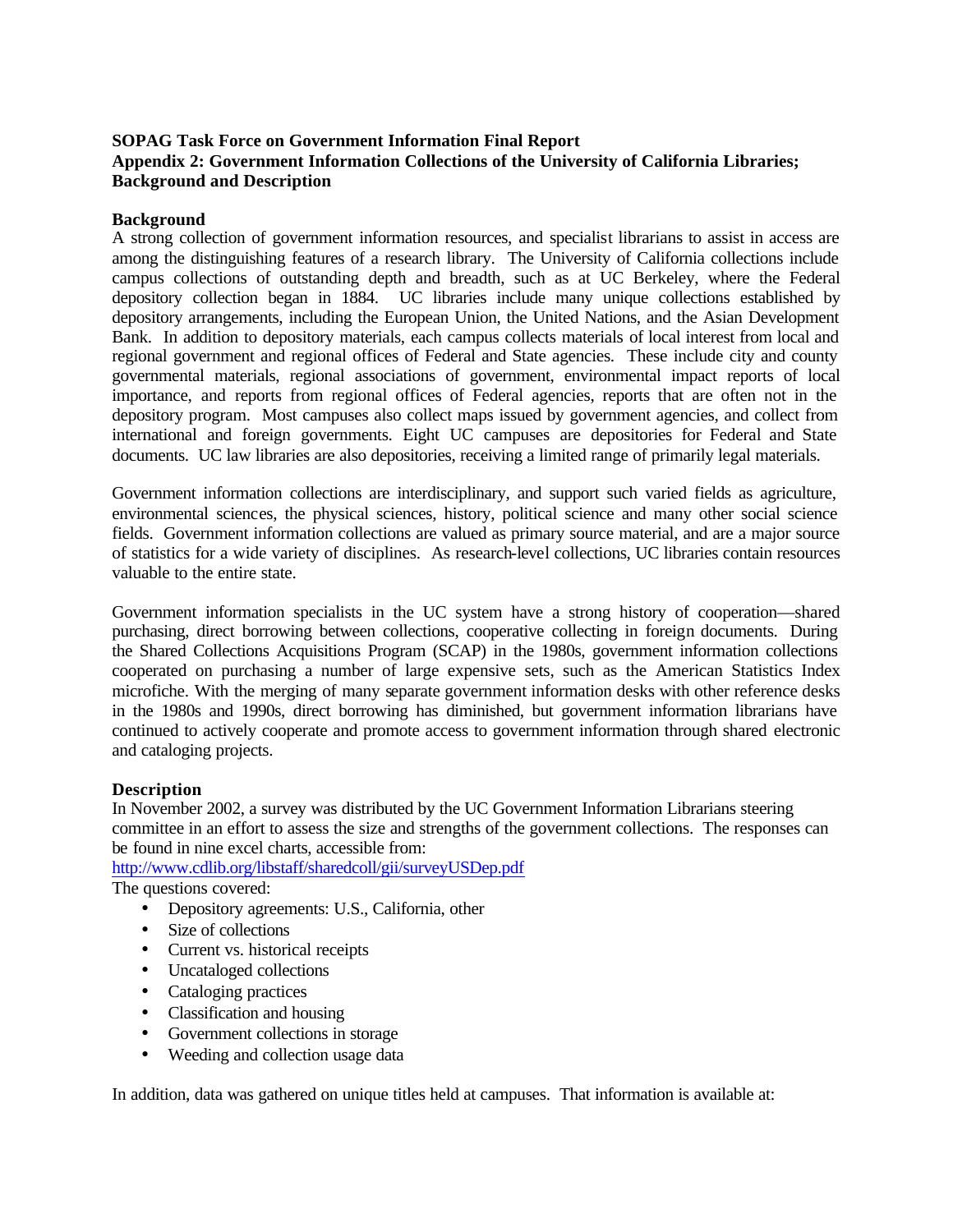# http://www.cdlib.org/libstaff/sharedcoll/gii/current\_unique\_UC\_item\_selections.pdf

The government information librarians were also asked to assess the particular strengths of their collections. Their responses are as follows:

## **Government Collection Strengths of the UC Libraries**

Descriptions are from the responses sent by each campus in answer to question #9, "What is the strength of your U.S., California, and international collections? (For example, do you have historical documents of note?)" on the GILS Survey, November 2002.

# **Berkeley**

- Full U.S. depository in 1884 until 1962; became a 78% selective federal depository: houses one of the largest collections of government publications in the country.
- Especially strong in foreign holdings, particularly national census collections; obtained as comprehensively as possible.
- Through a variety of exchange arrangements with governments on a world wide basis and international governmental organizations. Subject strengths include demography and population, public administration and finance, statistics and economics. Areas study strengths include Latin America, Africa, and Pac-Pacifica. One of ten Asian Development Bank depositories in the United States and one of 60 Organization for Security and Cooperation in Europe depositories worldwide.
- One of few libraries that catalogs and checks in United Nations Official Records. Since the 1960's the Boalt Law library has retained all masthead documents issued for the U.N. General Assembly and houses one of the strongest and complete
- United Nations legal collections in the country.
- Foreign states and provinces; as comprehensively as possible documents from Mexican states; systematically acquire documents from sub-saharan African governments, particularly South Africa and Nigeria.
- The Berkeley Institute for Governmental Studies (IGS) library, a UC affiliated library located on the Berkeley campus, one of the nation's premier libraries of ephemeral materials on American public affairs and policy, with strong coverage of Congress and the presidency, the California state legislature and governorship, and the California local government; an extensive collection of budgets and financial reports, planning documents, ordinance codes from cities and counties across California, and several special collections covering environmental impact reports, campaign literature, congressional district reapportionment data, and election ephemera.

## **Davis**

- Historical agriculture
- FAO including unique FAO documents in fiche collection not held by any other UC library.
- Comprehensive agricultural statistics—federal, state, county agricultural commissioners, federal-state market news.
- Energy tech reports from AEC in microprint through ERDA and DOE, NASA technical reports.
- Unique collection of agri-land atlases showing California land ownership of non-subdivided land.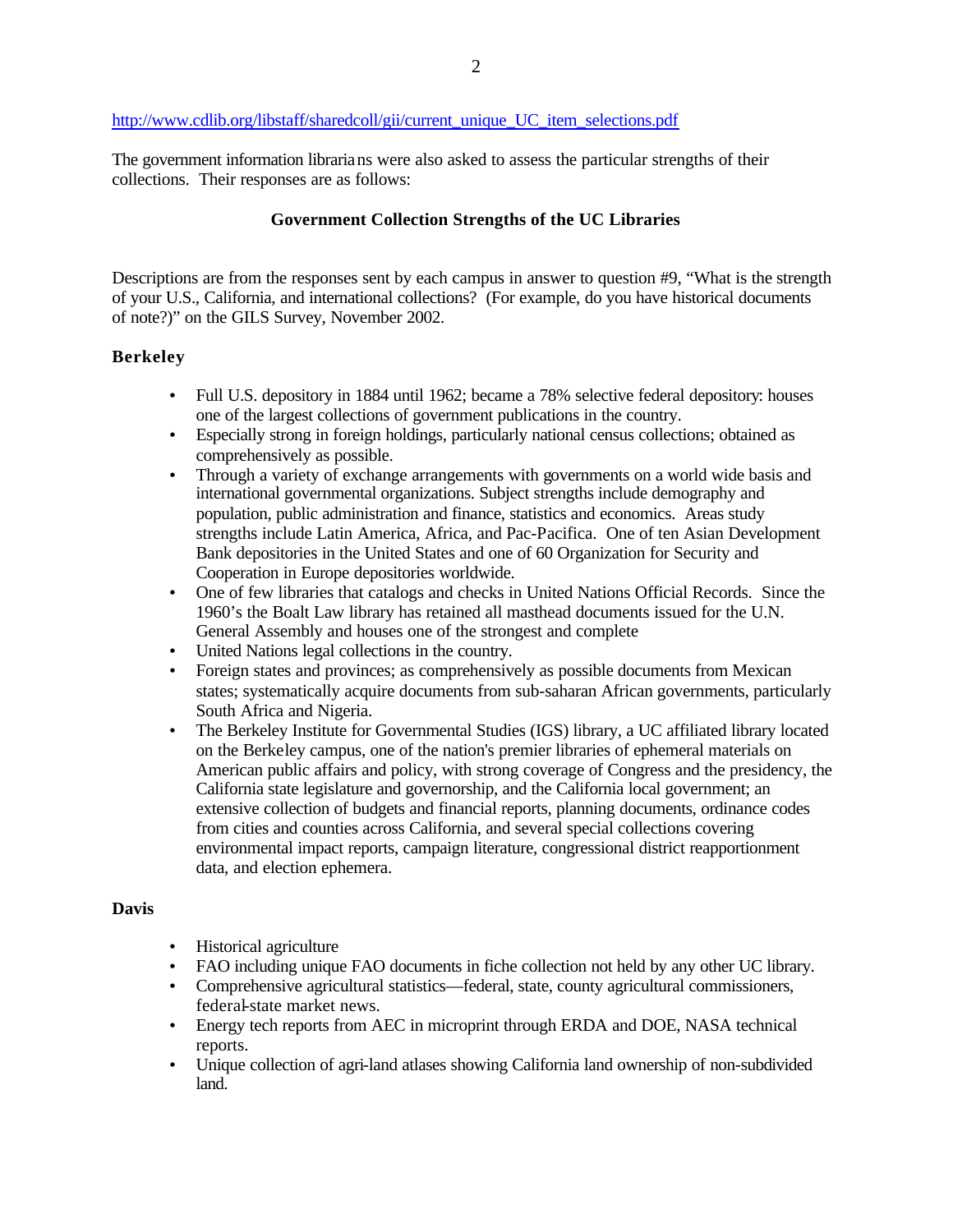# **Irvine**

- Orange County and cities
- United Nations (1946+)
- CIS Committee Prints (Earliest to 1969)
- CIS Hearings and Reports (1970+)
- San Onofre Nuclear Generating Power Plant documents
- Historical statistics, especially U.S. Census
- CIS American Foreign Policy Documents

# **Los Angeles**

- U.S. Depository since 1932
- Almost complete Serial Set
- One of two historically complete California depositories
- UN documents going back to the beginning, one copy in English of all UN pubs available for distribution, almost complete microfiche set
- EU depository
- Local Depository for cities and counties in California, including codes, budgets, financial reports, planning documents
- Superfund Documents for San Fernando and San Gabriel Valleys
- CIS Hearings on Microfiche back to 1959
- Organization of American States: Microcards from 1948-1960, Microfiche from 1960 present

# **Riverside**

## **U.S.**

- Congressional materials in paper
- Administrative law
- Statistical publications
- Law collections
- All editions of CFR
- Old print collections of Federal Register
- All Census publications

# **California**

• Legislative publications

# **International**

- OECD
- UN
- IMF

# **San Diego**

- Congressional publications:
- Serial Set
- Published and unpublished hearings
- Congressional Record
- Reports and documents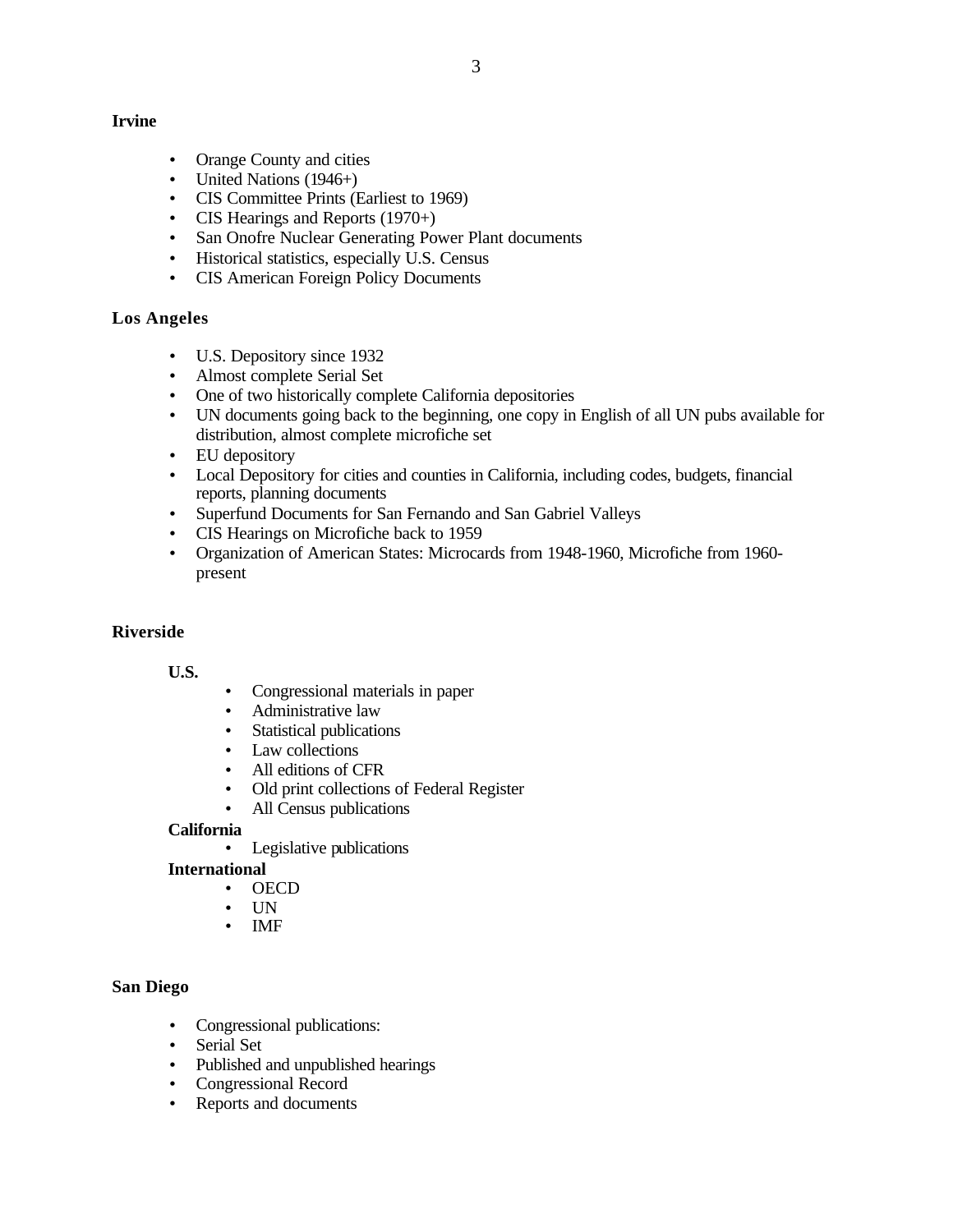# **Santa Barbara**

- Statistics in all areas
- Historical hearings  $1839 + (1839 1969 \text{ CIS})$
- Documents reflecting environmental, public policy, legislative process
- U.S. maps: comprehensive
- $\bullet$  UN docs, 1946+

# **Santa Cruz**

**U.S.**

- Census
- Legislative
- Presidential Papers
- War of the Rebellion
- Foreign Relations of the United States and Law

# **California**

- Historical hearings
- Environmental
- Agriculture
- Water issues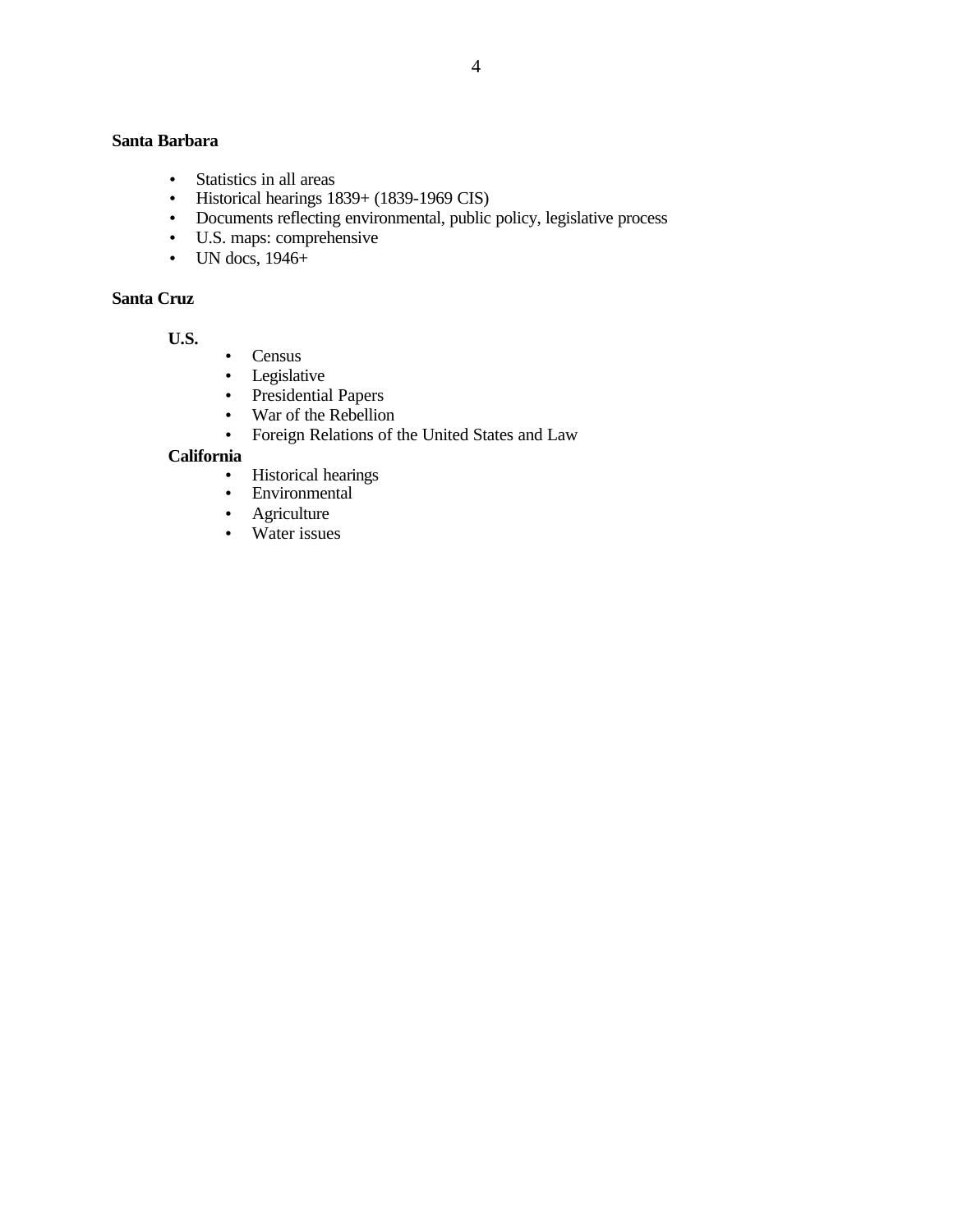## **UNIVERSITY OF CALIFORNIA/STANFORD FEDERAL DEPOSITORY LIBRARIES Profile November 2002**

| <b>Institution</b>            | <b>Berkelev</b> | <b>Davis</b>   | <b>Irvine</b>  | <b>Los Angeles Riverside</b> |                | <b>San Diego</b> | <b>ISanta Barbara</b> | <b>Santa Cruz</b> |
|-------------------------------|-----------------|----------------|----------------|------------------------------|----------------|------------------|-----------------------|-------------------|
| <b>Depository Type</b>        | Selective       | Selective      | Selective      | Selective                    | Selective      | Selective        | Selective             | Large             |
| <b>Size</b>                   |                 |                |                |                              |                |                  |                       | Representative    |
|                               | Large           | Large          | Large          | Large                        | Large          | Large            | Large                 | Designation       |
| <b>Designation Code</b>       | Land Grant      | Representative | Representative | Senator                      | Representative | Senator          | Representative        |                   |
|                               | College         | Designation    | Designation    | Designation                  | Designation    | Designation      | Designation           | 1963              |
| <b>Designation Year</b>       | 1884            | 1953           | 1964           | 1932                         | 1963           | 1963             | 1960                  | 17                |
| <b>Congressional District</b> | 9               | 3              | 47             | 29                           | 43             | 49               | 22                    | 3,617             |
| <b>Selected GPO Item</b>      |                 |                |                |                              |                |                  |                       |                   |
| <b>Count</b>                  | 4,913           | 4,722          | 4,382          | 4,220                        | 4,294          | 4,511            | 4,714                 | 61% of 5,945      |
| <b>Selected GPO Percent</b>   |                 |                |                |                              |                |                  |                       |                   |
|                               | 78% of 5,945    | 80% of 5.945   |                | 74% of 5.945 71% of 5.945    | 72% of 5.945   | 76% of 5,945     | 80% of 5.945          | 16,684            |
| <b>Receipts 2001/02</b>       |                 |                |                |                              |                |                  |                       |                   |
| <b>(FDLP Tangible</b>         |                 |                |                |                              |                |                  |                       |                   |
| Distribution: 14,315)         | No data         | 19,352         | 12,855         | 12,121                       | 12,716         | 10,612           | 9,959                 | 62,137            |
| Receipts 1994/95 (FDLP        |                 |                |                |                              |                |                  |                       |                   |
| <b>Tangible Distribution:</b> |                 |                |                |                              |                |                  |                       |                   |
| 44,734)                       | No data         | 40,976         | 35,678         | 25,056                       | 29,264         | 45,708           |                       | 50,099 Selective  |

## **UC CALIFORNIA STATE DEPOSITORY LIBRARIES**

| <b>Institution</b>      | <b>Berkelev</b> | <b>IDavis</b> | <b>Ilrvine</b> | <b>ILos Angeles Riverside</b> |           | <b>San Diego</b>      | ISanta Barbara <i>ISanta</i> Cruz |             | <b>ISan Francisco</b> l |
|-------------------------|-----------------|---------------|----------------|-------------------------------|-----------|-----------------------|-----------------------------------|-------------|-------------------------|
| <b>Depository Type</b>  | <b>Complete</b> | Complete      | Selective      | <b>Complete</b>               | Selective | Complete <sup>*</sup> | Complete**                        | Selective   | Selective               |
| <b>Designation Year</b> | 1945            | 1963          | 1964           | 1945                          | 1963      | 1982                  | 1972                              | 1968(69)*** | 1964-1993               |
| <b>Current Receipts</b> |                 |               |                |                               |           |                       |                                   |             |                         |
| 2001/02                 | No datal        | 4.792         | 689            | 4.020*                        | 10.909    | No datal              | .193                              | 975         | n/a                     |
| <b>Current Receipts</b> |                 |               |                |                               |           |                       |                                   |             |                         |
| 1994/95                 | No datal        | 6,729         | 5,518          | 10.889*                       | 11,776    | No data               | No data                           | .433        | n/a                     |

### **LAW LIBRARIES**

| <b>Institution</b>            | <b>Hastings</b>                | <b>IUCB Law</b> | <b>UCLA Law</b> | <b>UCD Law</b>            |  |
|-------------------------------|--------------------------------|-----------------|-----------------|---------------------------|--|
| <b>Depository Type</b>        | Selective                      | Selective       | Selective       | Selective                 |  |
| <b>Size</b>                   | <b>Medium</b><br><b>Medium</b> |                 | Large           | Medium                    |  |
| <b>Designation Year</b>       | 1972                           | 1963            | 1958            | 1972                      |  |
| <b>Congressional District</b> |                                |                 | 29              |                           |  |
| <b>Selected GPO Item</b>      |                                |                 |                 |                           |  |
| <b>Count</b>                  | .003                           | 778             | 729             | 729                       |  |
| <b>Selected GPO Percent</b>   | 17% of 5,945                   | 13% of 5,945    |                 | 12% of 5,945 12% of 5,945 |  |